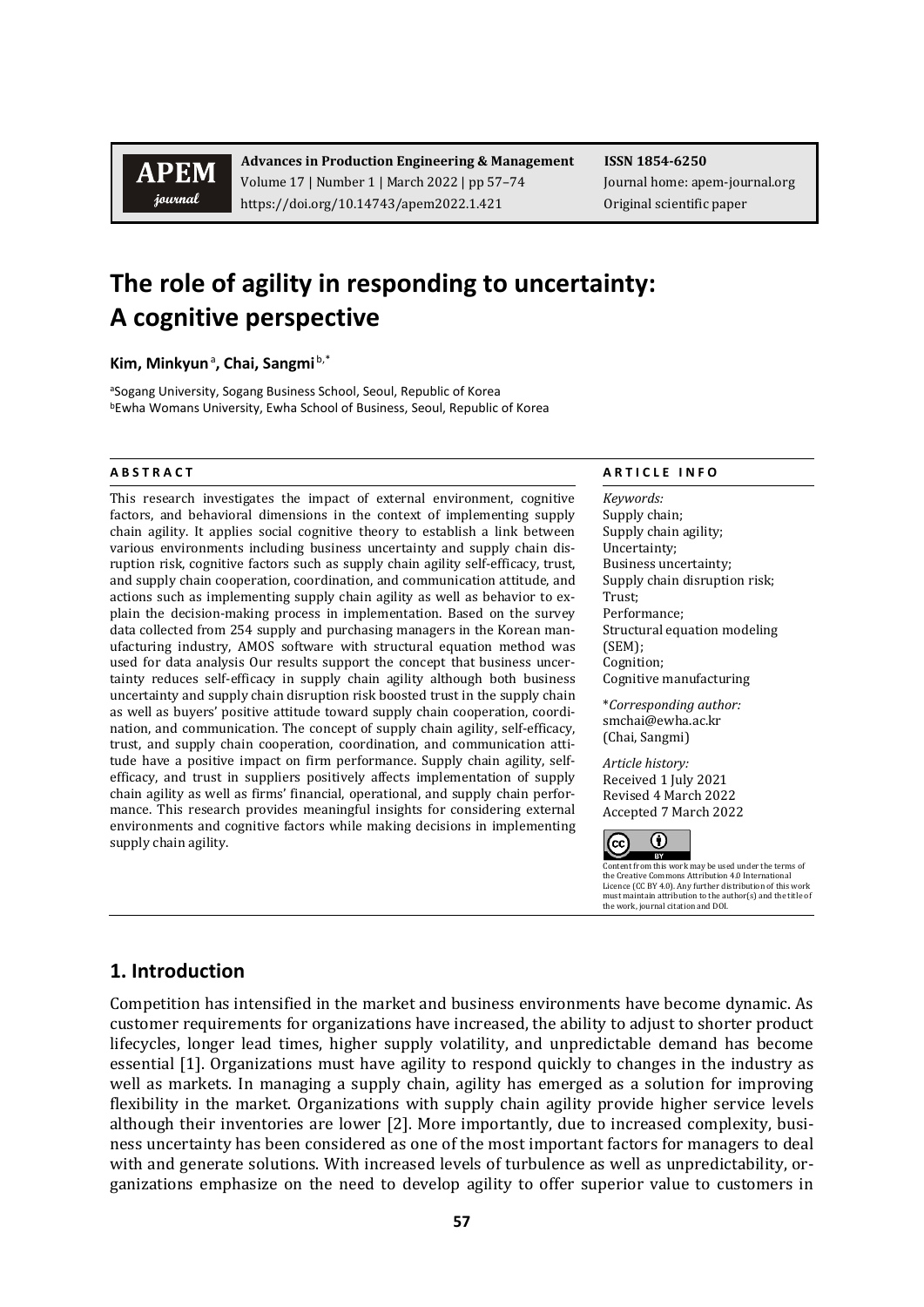managing flow of materials and services without any disruptions [3]. Therefore, supply chain agility has emerged as an important issue in the management and operation of supply chains in both academia and industry.

The concept of supply chain agility has recently been discussed in supply chain and operations management from a different perspective. The concept of supply chain agility is considered as the capability of firms to respond to market changes [4]. Supply chain agility is defined as firms' ability to determine and quickly respond to market changes in their supply chain from an internal supply chain perspective [3]. Gligor and Holcomb [1] provide a similar definition of supply chain agility recognizing it as the ability of the supply chain network to align its operations with the market quickly and proactively. Based on this definition, the research efforts of Gligor *et al.* [5] culminated in establishing five dimensions of supply chain agility: alertness, accessibility, decisiveness, swiftness, and flexibility. This research applies the definition of supply chain agility, namely firms' ability to adjust supply chain operations quickly, based on the study of Gligor and Holcomb [1], Gligor *et al.* [5] Gligor *et al.* [6] and the approach that supply chain agility is closely tied to effectiveness in managing supply chains [6].

Social cognitive theory (SCT) has been applied to various fields, but mainly to explain individual and group behavior by interacting with cognitive factors as well as external environments. The theory attempts to identify people's behavior based on a framework of interactions between cognitive factors, environmental factors, and human behavior [7]. Thus, based on the interplay between these factors, this theory predicts that human behavior is influenced by cognitive, affective, personal factors, and external environments [7]. By applying SCT, this research investigates the relationship between a firm's cognitive decisions in implementing supply chain agility by reacting to external environments. As this study considers cognitive factors as the focal point of these relationships, it examines the role of supply chain agility, self-efficacy, trust, supply chain cooperation, coordination, and communication attitude in the implementation of supply chain agility as well as firm performance in response to business uncertainties and supply chain disruption risk.

Applying social cognitive theory and definition of supply chain agility, firms' ability to adjust supply chain operations quickly, this research established self-efficacy in the context of supply chain agility. Thus, supply chain agility self-efficacy is defined as a confidence on managing supply chain with agility. When supply chain managers deal with business uncertainty and risk, their confidence make a critical impact on their decision makings. Therefore, supply chain agility self-efficacy is considered as one of the most important cognitive factors in explain managerial behaviors.

Based on SCT, this study identifies the antecedents of supply chain agility and explains how managers' cognitive, affective, personal factors in events such as self-efficacy in supply chain agility, achieving trust in supply chain relationships, supply chain cooperation, coordination, and communication affect actual implementation of supply chain agility as well as firm performance. Although prior studies investigate the antecedents of supply chain agility as well as performance, this research attempts to identify the cognitive aspects of the antecedents in the implementation of supply chain agility and investigates the relationships between cognitive factors and supply chain agility including the relationship between implementation of supply chain agility and firm performance.

# **2. Theoretical background and literature review**

#### **2.1 Theoretical background**

Social cognitive theory establishes a theoretical framework to understand the interactions between human behavior and personal and environmental factors [7, 8]. According to SCT, personal and environmental factors closely interact with each other and influence human behavior. Environmental factors modify and involve human beliefs, while cognitive and personal factors affect individual actions. Therefore, SCT can be used to explain human behavior depending on personal and environmental factors [7, 8]. This research applies SCT to explain the behavioral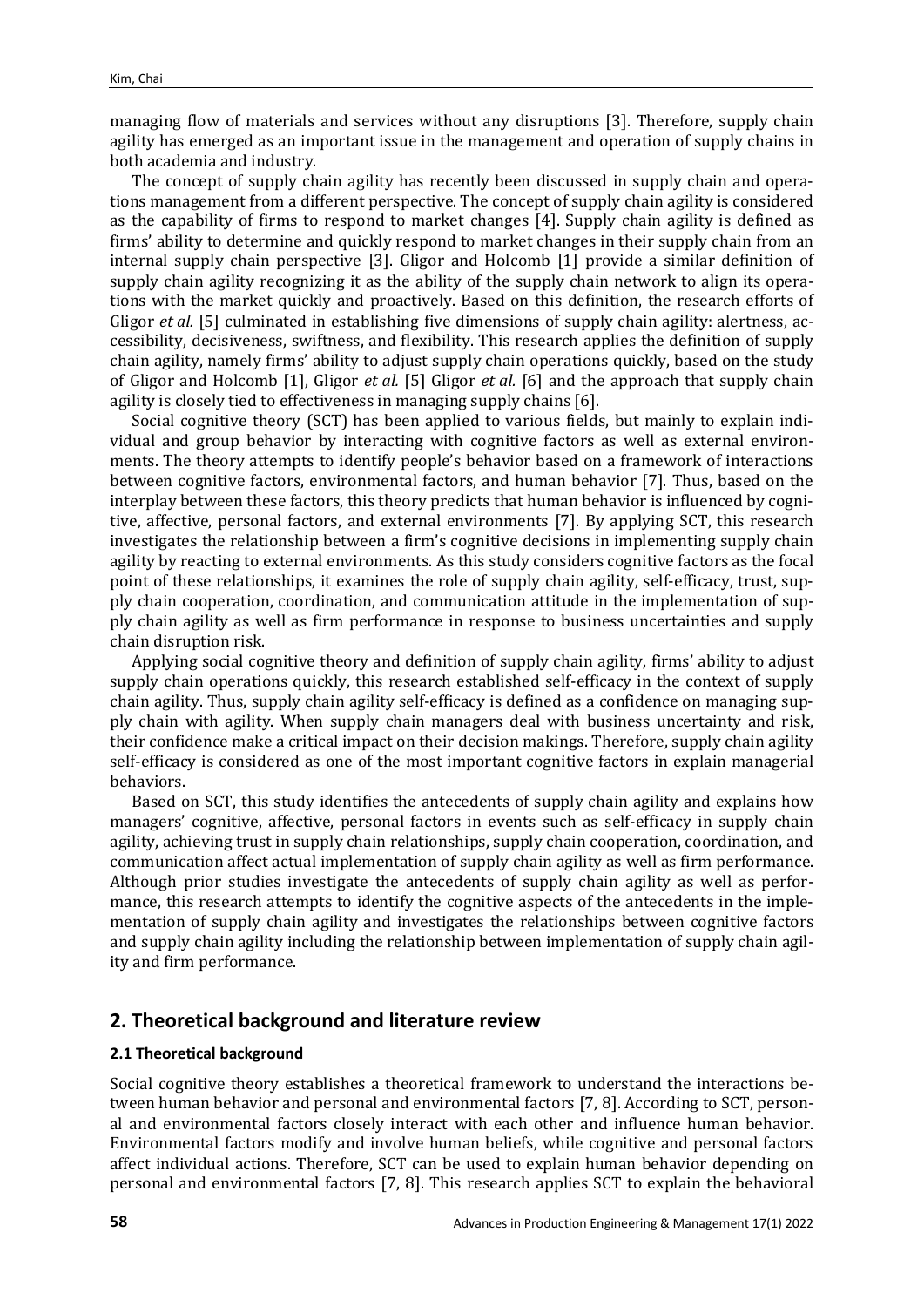intention of supply managers and executives in implementing supply chain agility and improving firm performance. Thus, our study investigates how environmental and cognitive factors impact managerial decision making for supply chain agility.

This research considered business uncertainty and supply chain disruption risk as the business environmental factors affecting managers' cognitive and personal factors [9, 10]. Supply chain self-efficacy, trust, and supply chain cooperation, coordination, and communication attitude as cognitive and personal factors influencing managerial behavior. This study selected implementation of supply chain agility as well as firm performance as actual behavior and outcomes relating to personal factors.

#### **2.2 Literature review**

In a supply chain, firms need to establish a strategy to deal with unexpected disruptions as well as uncertainties. Supply chain disruption is defined as an event that disrupts flows of goods and services, information, and money in a supply chain [11]. Supply chain disruptions generate financial difficulties for suppliers as well as downstream members of the supply chains [12]. Those disruptions are caused by various disturbances such as disease like COVID-19, environmental disasters like tsunami, hurricane and earthquake, and international conflicts like the local wars. These disturbances contain the expectancy and lead to potential risk of disruptions in the supply chain. Since they are coming from outside of the supply chain, the risk of supply chain disruptions interacting with market and technology turbulence and unexpected events such as natural disasters inclines supply chain disruption risk to external environmental factors [13].

Business uncertainty refers to environmental factors and may be interpreted as uncertainties of effect, condition, name, and response and generated by various sources [14]. Business uncertainty is considered a critical factor because it forms the basis for making a cognitive decision [15]. Since this study considers business uncertainty as an environmental factor, it applies the measurement of level of unpredictability in business environments following the research of Kocabasoglu *et al.* [16]. Further, their research established four dimensions of business uncertainty: munificence, dynamism, hostility, and heterogeneity [17]. This research adopts business uncertainty and supply chain disruption risk as external environmental factors because managers need to consider and deal with those two factors when making cognitive decisions based on SCT.

Trust has been widely discussed in supply chain management literature and has been defined as willingness to rely on supply chain partners the organization is confident about [18]. In interfirm settings of the supply chain, trust is considered as an expected action that is desired by supply chain partners; therefore, trust plays a key role in firm behavior when there is uncertainty in the supply chain [19]. Trust must be necessary for supply chain members to increase assetspecific investments [20]. It also reduces minimal requirement and monitors and controls partners' actions, reduces conflict in supply chain relationships leading to successful supply chain management [18]. Thus, trust is considered an important antecedent for establishing good supply chain relationships as well as boosting collaboration in the supply chain [21].

Supply chain cooperation generates various benefits in the supply chain, especially reducing stock holdings for retailers, manufacturers, and distributors [22]. Supply chain coordination has a positive impact on supply chain performance [23]. Communication within a supply chain boosts integration, thereby increasing collaboration in the supply chain [24]. These mechanisms (cooperation, coordination, and communication) are empirically validated to show that they have a positive impact on supply chain agility [1]. Although actual implementation of supply chain cooperation, coordination, and communication are examined in the context of supply chain agility, this research investigates the role of trust and attitude toward supply chain cooperation, coordination, and communication as cognitive, affective, and personal factors in the context of SCT affecting actual implementation of supply chain agility as well as performance.

Supply chain agility (SCA) is defined as a supply chain's ability to respond quickly to changes in business environments [4]. However, since supply chain agility focuses on outcome measures, it applies to the focal firm's capability. Therefore, a firm's supply chain agility is its ability to work with suppliers and customers and adjust to and respond quickly to changing market dynamics by improving its supply chain capabilities [3]. Gligor and Holicomb [1] also emphasized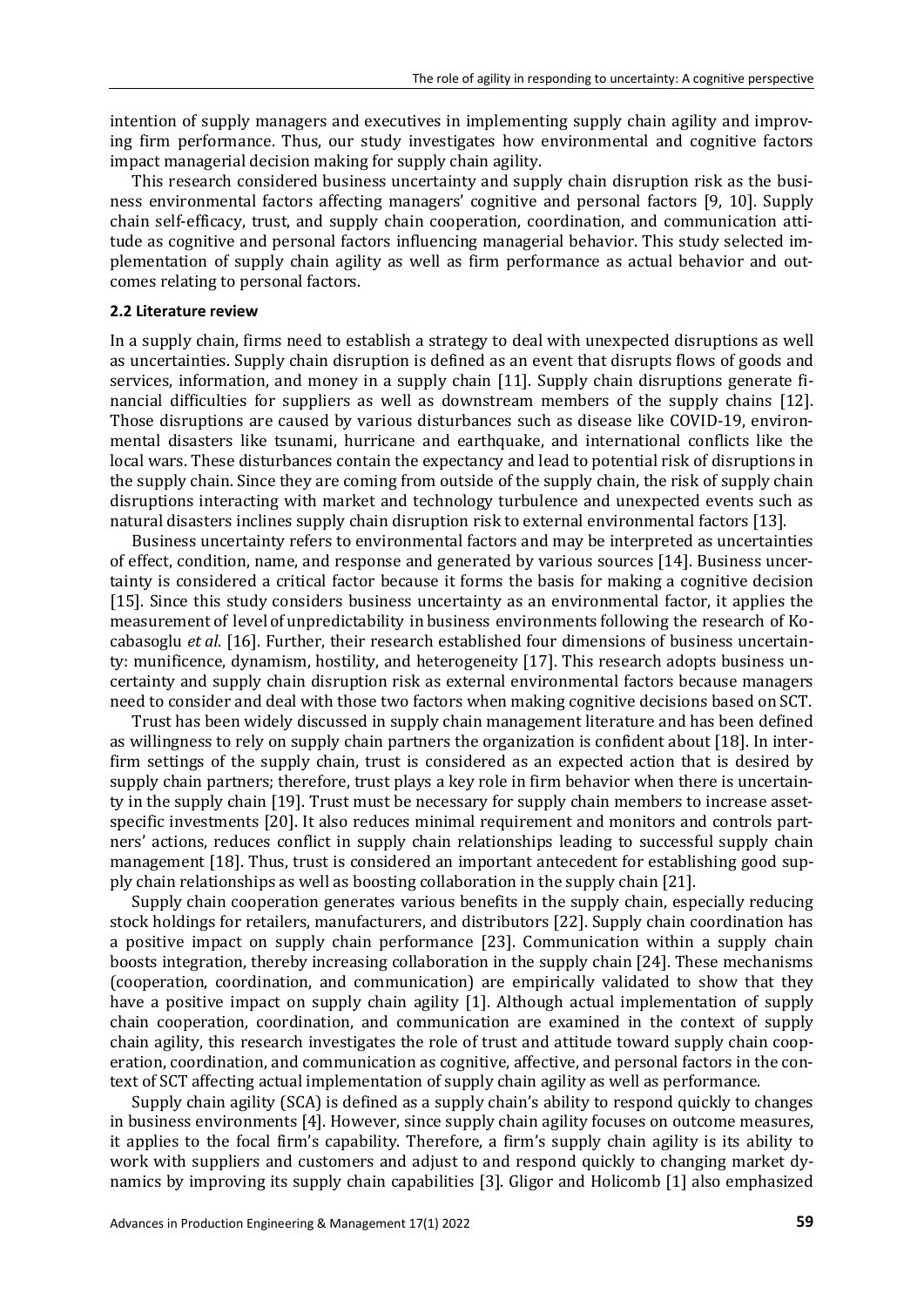the importance of supply chain agility in the context of a firm's ability to adjust its operations proactively. The research of Gligor *et al.* [25] summarized supply chain agility into six themes: ability to quickly change directions, ability to speed/accelerate operations, ability to scan the environment/anticipate, ability to empower the customer/customize, ability to adjust tactics and operations, and ability to integrate process and within across firms. More importantly, environmental uncertainty also is closely linked to the concept of supply chain agility [25].

While the definition of supply chain agility has been discussed from the perspective of quick response, the research of Gligor *et al.* [5] classified firms' supply chain agility into two distinct dimensions: cognitive and physical. Notably, the concept of supply chain agility includes the cognitive ability to respond swiftly to changes as well as actions [6, 26]. Thus, this research investigates the impact of supply chain agility from the cognitive perspective as self-efficacy in supply chain agility, and the physical dimension as implementation of supply chain agility.

Based on the definition of supply chain agility, cognitive ability to make a quick respond quickly to market dynamics [3, 5], this research developed the concept of supply chain agility self-efficacy by reflecting Bandura's social cognitive theory. Self-efficacy represents that it promotes positive outcome due to more confidence in their skills [27]. Self-efficacy has been applied in various decision making contexts. Career decision-making self-efficacy means the level of individuals' confidence of their ability to perform the tasks [28]. Computer self-efficacy indicates individuals' beliefs regarding using computers to solve problems [29]. By applying self-efficacy in supply chain agility, this research applied self-efficacy in supply chain agility to supply chain managers' cognitive perspective. Therefore, our study defined supply chain agility self-efficacy as managers' confidence level on managing supply chain with agility in a cognitive perspective. This research investigates the managers' confidence level in supply chain agility in order to deal with supply disruption risk as well as business uncertainty.

## **3. Research model and hypotheses**

Business uncertainty leads to the establishment of multiple communication channels among firms for the smooth flow of goods and information, resulting in more frequent interactions in the supply chain [30]. Additionally, supply chain managers quickly establish and implement supply chain strategies in response to environmental changes and to survive in highly competitive markets [9]. Further, managers' cognitive, affective, and personal factors in decision making are critical to business uncertainty.

A significant impact of business uncertainty is that it prevents managers from making risky investment decisions from the cognitive, affective, and personal perspectives [31]. Although previous research posits that business uncertainty encourages supply chain managers to implement supply chain practices such as integration [9], business uncertainty increases the risk propensity inherent in a supply chain [16]. This cognitive process has helped managers to avoid risks in their decisions and adopt new practices such as implementation of supply chain agility.

In SCT, external environmental factors such as business uncertainty influence managers' beliefs or self-efficacy as well as cognitive competencies that require quick response in decision making like self-efficacy in supply chain agility [7]. Cognitive hesitation caused by business uncertainty as well as lack of control reduces confidence in decision making. Thus, lack of control on the external environment is negatively related to self-efficacy in a start-up business [32]. Business uncertainty is negatively associated with changes in managers' perceived self-efficacy [33]. Thus, this research proposes hypothesis 1 as negative association between business uncertainty and managers' supply chain agility self-efficacy as follows:

*H1.* Business uncertainty is negatively associated with buyers' supply chain agility self-efficacy.

Firms encounter business uncertainty from demand variations and technology development. To ease business uncertainty, firms in a supply chain seek stable relationships with their partners [34]. Business uncertainty is considered an unpredictable factor in supply chain relationships. In a volatile business environment, buyers find it difficult to estimate the outcome of purchasing decisions and from maintaining healthy relationships so that good business exchanges generate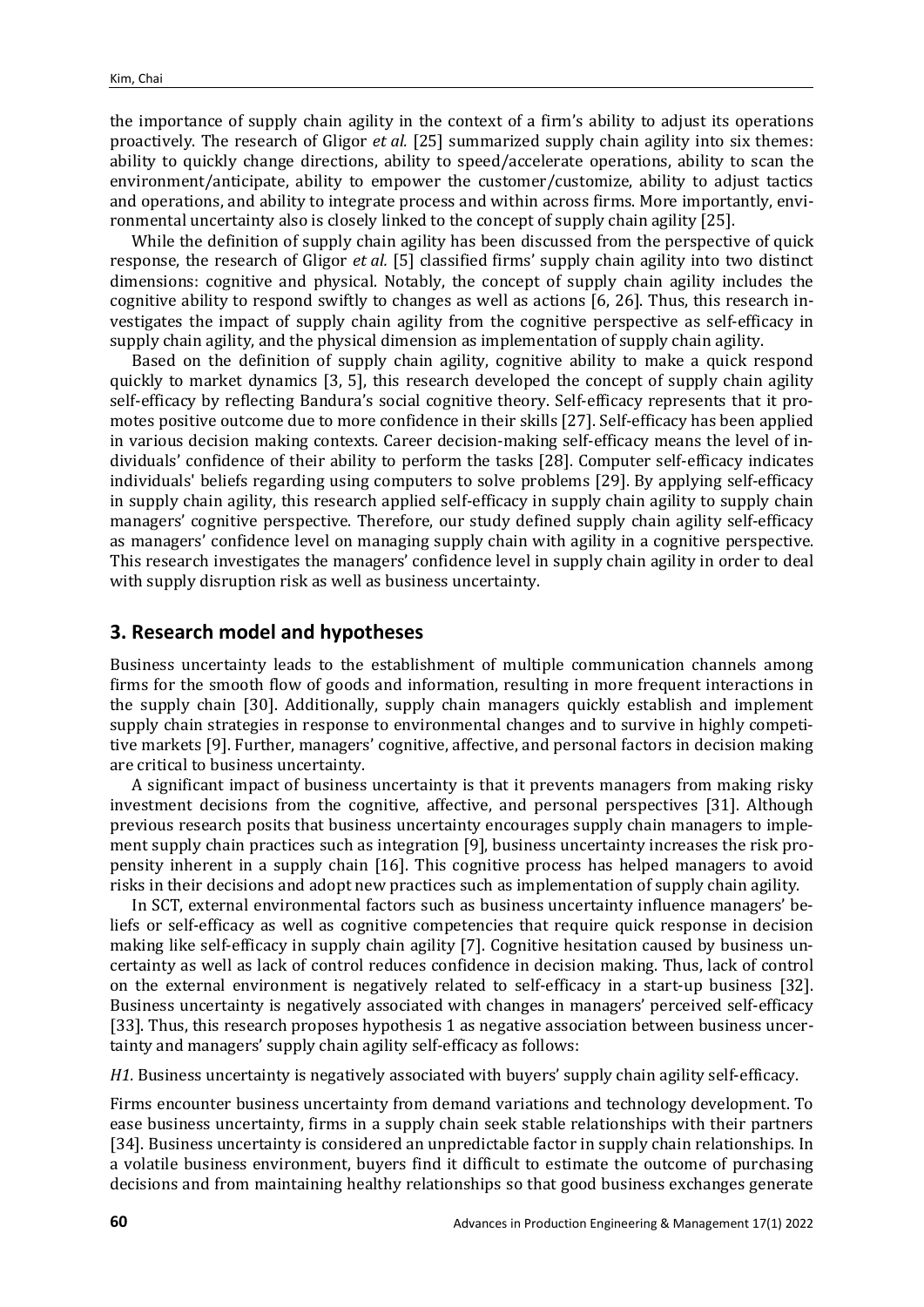positive results with trust [35]. By fostering trust, supply chain relationships can build mutual commitment and shared values [36]. Increased business uncertainty strengthens trust between organizations [34]. When business uncertainty escalates in a supply chain, buyers strengthen trust with suppliers to maintain a close relationship in the supply chain. Therefore, this study posits the positive relationships between businesses uncertainty and buyers, and perceived trust in suppliers in hypothesis 2:

*H2***.** Business uncertainty positively affects buyers' trust in suppliers.

Business uncertainty generates an inherent situation where interactions among firms are caused due to the involvement of multi-channel communications. Further, higher business uncertainty forces supply chain members to increase collaboration and coordination with more information [30]. In the context of uncertainty in demand, supply, and technology, increasing business uncertainty reinforces supply chain relationships, including cooperation and communications [37]. In supply chain environmental management, cooperation strengthens if business uncertainty increases [38]. As business uncertainty emerges in supply chains, buyers' efforts to improve supplier involvement to increase supply chain cooperation, coordination, and communication, results in motivating a positive mindset and attitude for working with suppliers. Thus, to overcome business uncertainty, this research proposes positive association between business uncertainty and buyers' attitude toward supply chain cooperation, coordination, and communication in hypothesis 3:

*H3.* Business uncertainty has a positive impact on buyers' attitude toward supply chain cooperation, coordination, and communication.

Firms use two dimensions to evaluate and measure supply chain disruption risk: probability and magnitude of risk, as perceived and judged by buyers [39]. To manage supply chain disruption risk, firms develop infrastructure and strategies for risk management and quick response [11]. However, perceived supply chain disruption risk interacts with supply and purchasing managers' confidence for making quick decisions. Managers with high self-efficacy tend to take higher risks [33]. On the opposite direction between risk and confidence, managers with high risktolerance levels tend to show greater confidence in their decision making, indicating that higher risk reduces confidence in decision making [40]. Meanwhile, Christopher and Lee [41] show that supply chain disruption risk reduces confidence in the supply chain, requiring responsive action. High supply chain disruption risk reduces the confidence in making a quick response action for supply chain agility. Thus, our study posits a negative relationship between supply chain disruption risk and buyers' supply chain agility self-efficacy in hypothesis 4:

*H4.* Supply chain disruption risk is negatively associated with buyers' supply chain agility selfefficacy.

Adding to the negative impact on confidence in supply chain agility, perceived supply chain disruption risk affects the entire supply chain network. Supply chain disruption risk demonstrates that exposure to disruption affects the relationship between members of the supply chain [42]. However, in high-risk environments, firms attempt to use integration with suppliers to mitigate supply chain disruption risk and improve cost and innovation performance [43]. The foundation of this relationship is trust. If trust increases in supplier relationships, the effect of sharing risk information with suppliers will help in improving firms' financial performance [44]. Perceived supply chain disruption risk leads to increased trust by generating many opportunities for strengthening relationships with supply chain members, as proposed in hypothesis 5

*H5.* Supply chain disruption risk positively affects buyers' trust in suppliers.

In dealing with supply chain disruption risk, firms use risk management strategies and practices for mitigation. Juttner [42] pointed out that firms tend to increase open discussion, communication, as well as cooperation with supply chain members. Riche and Bradely [45] also emphasized close collaboration, effective communication, and strong relationships in mitigating supply chain disruption risk. The study of Blos *et al.* [46] mentioned the importance of better communications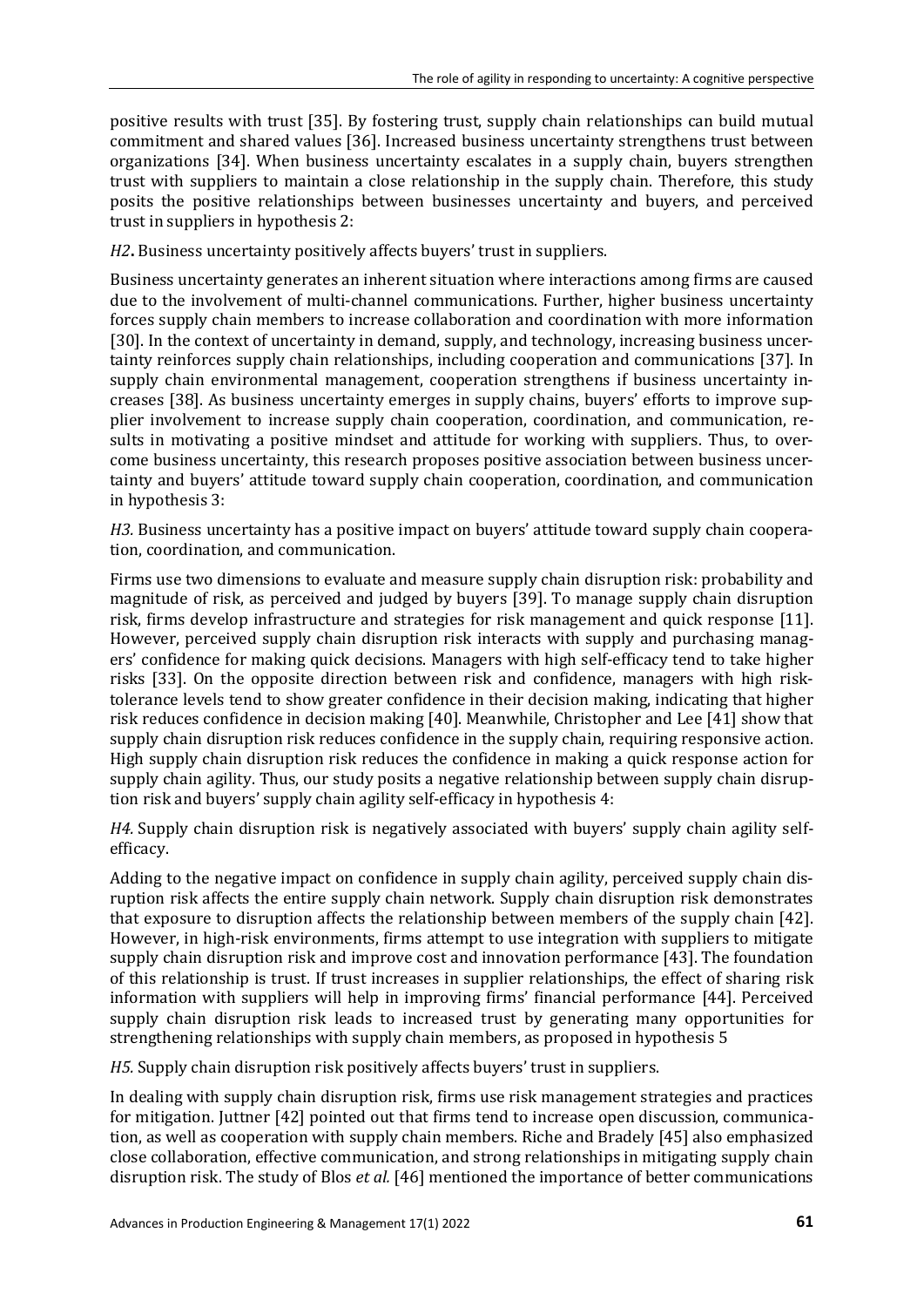as well as coordination of business processes in a supply chain. As a risk management solution, firms attempt to increase supply chain cooperation, coordination, and communication to deal with perceived supply chain disruption risk. Such trials help to generate positive attitude toward supply chain cooperation, coordination, and communication. Thus, this research proposes hypothesis 6:

*H6.* Supply chain disruption risk has a positive impact on buyers' attitude toward supply chain cooperation, coordination, and communication.

In management studies, many researchers investigate the relationship between self-efficacy and actions. Entrepreneurial self-efficacy is considered to be one of the most important antecedents in establishing the entrepreneurship process [47]. To facilitate entrepreneurship, developing entrepreneurial capabilities helps to improve self-efficacy and pursue it as a career choice [48]. In computer usage, self-efficacy plays a significant role as it leads to easy use of computers from a user perspective [49]. If managers have high confidence in supply chain agility, it leads to action on implementing supply chain agility. Thus, firms with self-efficacy in supply chain agility tend to implement supply chain agility for better results, as proposed in hypothesis 7:

*H7.* Self-efficacy in supply chain agility is positively associated with buyers' implementation of supply chain agility.

Self-efficacy is considered a predictor of future performance, especially in the context of task [50], and is applied to improve employees' job performance. Job self-efficacy and creative selfefficacy are key attributes associated with workplace performance [51]. In using computers, self-efficacy has a direct impact on both intentional behavior of computer usage and ease of use, thereby helping to use computers [52]. Self-efficacy in computers improves performance in learning and using computers and is positively associated with learning engagement [29]. Selfefficacy in supply chain agility as managers' cognitive factor positively affect firms' comprehensive performance like implementation of supply chain agility self-efficacy as an action. Thus, this research proposes hypothesis 8 to show that self-efficacy in supply chain agility improves firms' performance including financial, operational, and supply chain:

*H8.* Self-efficacy in supply chain agility positively affects buyers' financial, operational, and supply chain performance.

Trust plays a positive role in supply chain management. Although trust has a cognitive form, it is expressed as a behavioral dimension. Notably, in supply chain relationships, trust creates more frequent exchange of communication and motivates suppliers to receive royalty from buyers so that buyers' trust in suppliers improves the responsiveness in a supply chain [53]. In the context of strategic sourcing, trust is considered a critical factor in improving supply chain agility [54]. Prior studies emphasized that trust is a strong driver in improving supply chain agility [55]. Thus, in hypothesis 9, our study proposes that buyers' trust in suppliers leads to buyers' decision in implementing supply chain agility:

*H9.* Buyers' trust in suppliers is positively associated with buyers' implementation of supply chain agility.

Trust has a positive impact on firms conducting various supply chain practices. Trust is positively associated with alliance performance due to the fact that it strengthens the relationship between allied companies [56]. Trust is also a very important mechanism in improving the performance of joint research and development projects [57]. However, a few studies have attempted to investigate the direct association between trust and firms' performance including financial, operational, and supply chain aspects. Capaldo and Giaannoccaro [58] used a simulation model to show that trust has a positive impact on supply chain performance and a moderating effect on the relationship between supply chain interdependence and supply chain performance. Thus, buyers' trust is positively associated with the total aspects of performance, as proposed in hypothesis 10: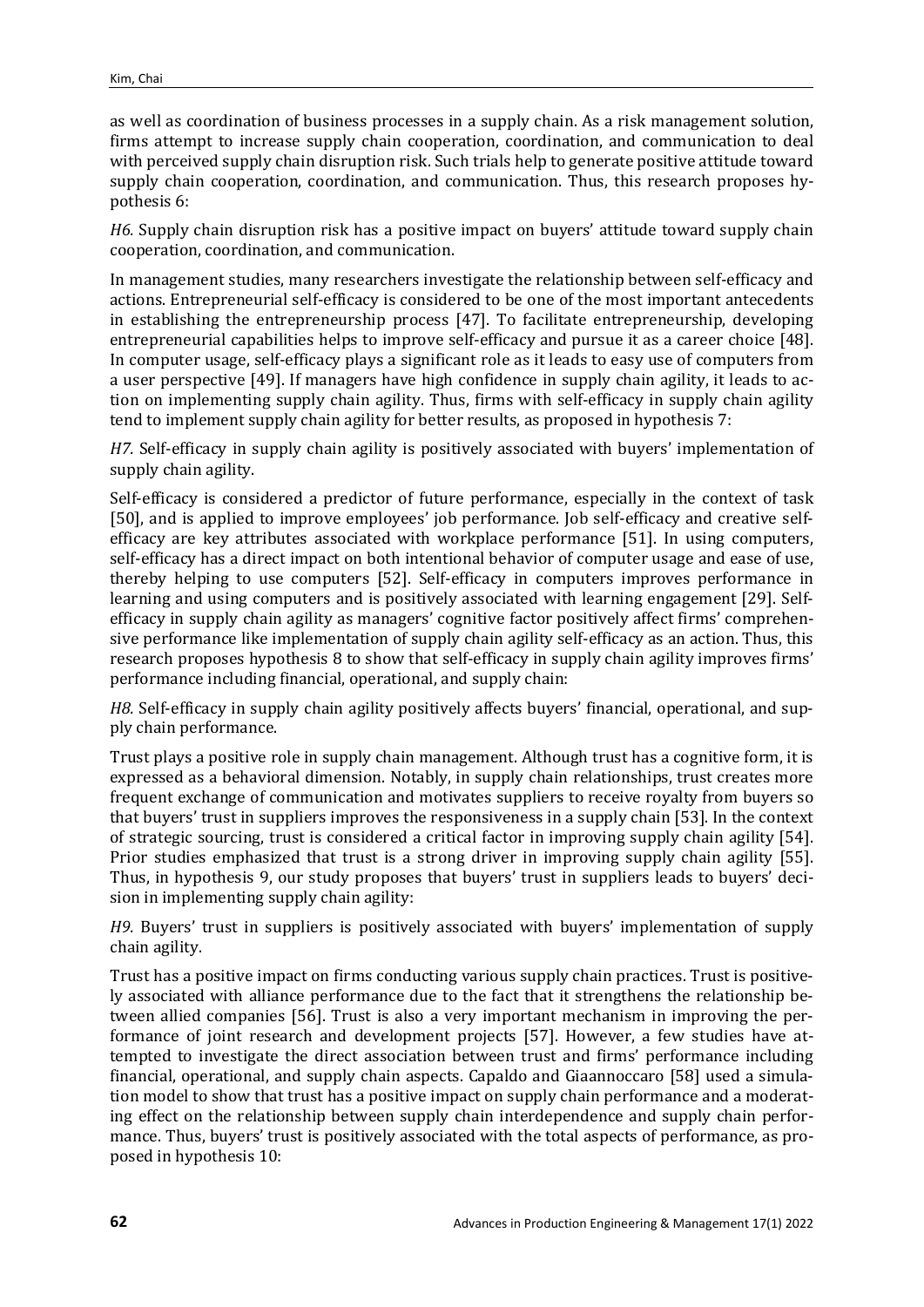*H10*. Buyers' trust in suppliers positively affects buyers' financial, operational, and supply chain performance.

Broadly, supply chain agility is positively affected by internal integration, and integration among suppliers including cooperation, coordination, and communication, and integration with suppliers [3]. While cooperation in a supply chain is considered one of the most important antecedents for improving supply chain agility [59], communication and cooperation also improve agility in a supply chain [60]. Supply chain cooperation, coordination, and communication are positively associated with supply chain agility [1]. Thus, this study proposes in hypothesis 11 that buyers' positive attitude toward supply chain cooperation, coordination, and communication leads to actual implementation of supply chain agility:

*H11.* Buyers' positive attitude toward supply chain cooperation, coordination, and communication are positively associated with implementation of supply chain agility.

Prior studies mentioned the positive impact of supply chain cooperation, coordination, and communication on firm performance. In green supply chain management, supplier partnerships have a positive impact on the firm's environmental and organizational performance [61]. Investments in supply chain coordination improve a firm's delivery performance [62]. Supply chain information exchange, coordination, and integration improve a firm's financial and market performance [63]. Based on these discussions, this research attempts to establish a positive association between buyers' positive attitude toward supply chain cooperation, coordination, and communication and the various aspects of firm performance, as in hypothesis 12:

*H12.* Buyers' positive attitude toward supply chain cooperation, coordination, and communication positively affects buyers' financial, operational, and supply chain performance.

In the context of supply chain management, supply chain agility positively affects both operational and relational performance [1]. Besides, supply chain agility is positively associated with a firm's financial performance and return on assets through cost efficiency and effective customer response, given the advantage of responding quickly to customers [6]. More importantly, supply chain agility generates positive outcomes in supply chain relationship as well as firms' performance. Our study proposes in hypothesis 13 that buyers' implementation of supply chain agility improves firms' financial, operational, and supply chain performance:

*H13.* Buyers' implementation of supply chain agility has a positive impact on their financial, operational, and supply chain performance.

Figure 1 describes our research model.



**Fig. 1** A research model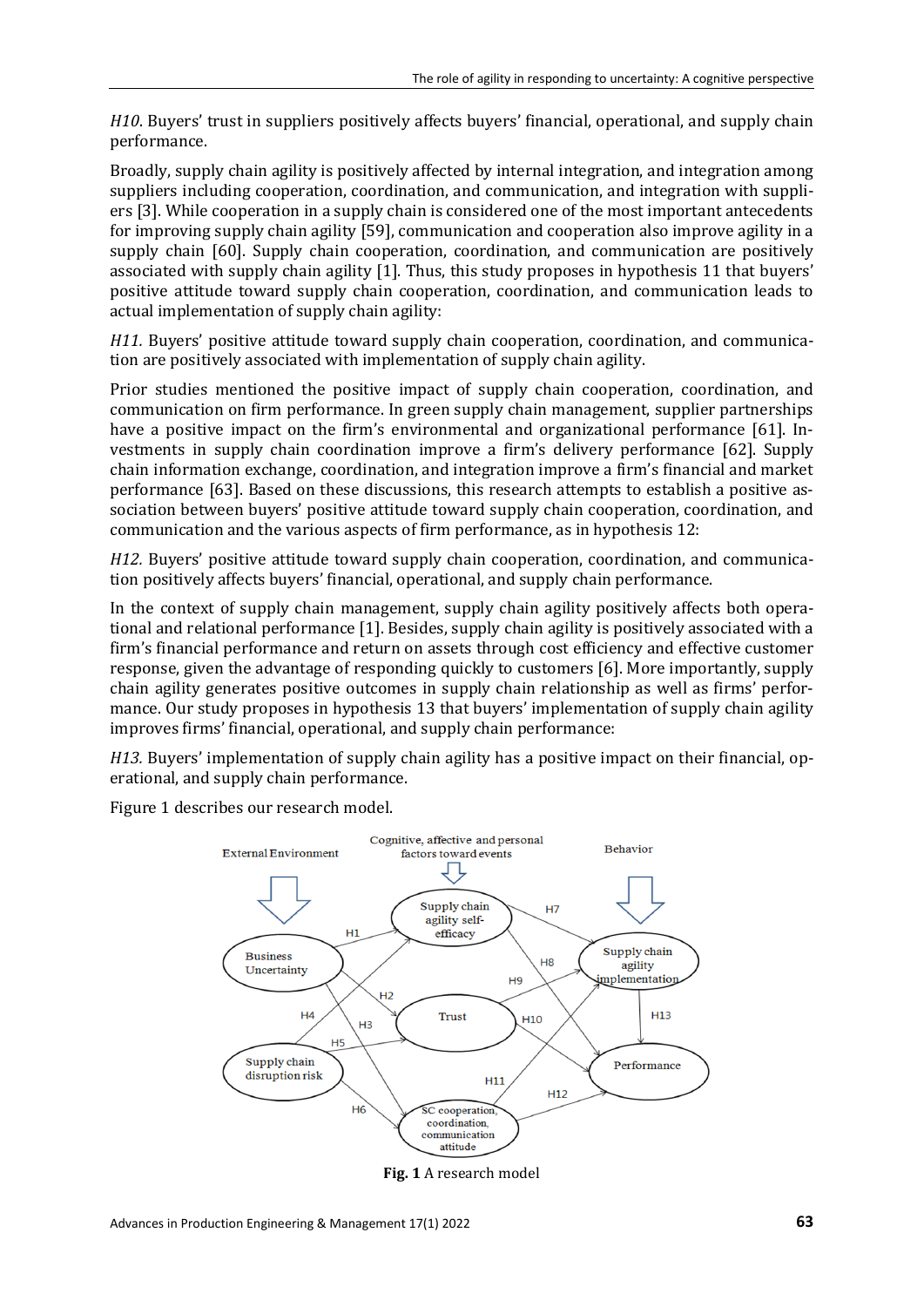# **4. Methodology**

#### **4.1 Instrument development**

For validating our research hypotheses with industry data, survey questionnaires were developed by reviewing prior literature. All questionnaires in the measurements were revised to reflect the context of supply chain management. Business uncertainty, representing the dynamics of business environments, is measured with 6 items [16, 30]. Supply chain disruption risk indicating perceived risk of disruption in the supply chain is measured using 7 items [11, 39]. Supply chain agility self-efficacy, representing confidence levels regarding supply chain agility, is measured with 11 items [3, 4, 6]. This construct is based on supply chain agility combining selfefficacy concept that measured degree of managers' confidence toward supply chain agility in their cognitive perspective. In other words, all 11 items captured managers' confidence level on 11 items of definition of supply chain agility which are used in measuring implementation of supply chain agility in this survey questionnaires at the same time. Trust in suppliers, representing buyers' trust in suppliers in a supply chain relationship, is measured with 6 items [19, 20]. Supply chain cooperation, coordination, and attitude to communication are measured by 6 items indicating buyers' attitude and willingness to cooperate, coordinate, and communicate with suppliers [1, 64]. Implementation of supply chain agility as the actual behavioral dimension of implementing supply chain agility is measured using 11 items and these are consistent with supply chain agility self-efficacy items [3, 4, 6]. Finally, performance of three dimensions: financial, operational, and supply chain is measured in 12 items and compared with industry averages [65, 66].

After completing the first version of the survey, based on the literature review of previous studies, this research conducted intensive interviews with five supply, purchasing, and supply chain managers, including supply and purchasing executives from manufacturing industries. During the interviews, we received feedbacks on the measurement items as well as the survey for content validation, helping the survey to use proper terms in the industry. Using the modified survey, we executed a pilot study with a group of 31 experts (supply, purchasing, supply chain managers, and supply and purchasing executives) to improve a level of reliability and validity in the contents of the survey. All the statistical results, Cronbach's alpha, of the pilot study on measurement reliability were greater than 0.7, which was high enough to ensure that no measurement items were necessary to be eliminated.

After the pilot study, we finalized the survey such as scale, content, wording, and length. Our research utilized a 7-point Likert scale with response categories from 1 (strongly agree) to 7 (strongly disagree). For measurement purification, confirmatory factor analysis (CFA) with the maximum likelihood estimation (MLE) method was conducted with AMOS 20. This research also evaluated unidimensionality, reliability, convergent validity, and discriminant validity. They are presented in Tables 1 and 2.

#### **4.2 Study sample**

The target subjects of this research were supply, purchasing, and supply chain managers, including supply and purchasing executives who were capable of answering all questions properly in the survey designed for manufacturing firms in Korea. Firm level was the unit of analysis. We collected the surveys from various firms that manufactured automobiles, automobile components, various electronic products, various electronic product components textiles, clothing and related products, heavy equipment as well as its components, chemicals, healthcare products and equipment, furniture, metal products, and numerous consumable goods.

This research used firm size as a control variable since smaller firms need to deal with fewer resources for implementing supply chain management practices. A company's annual sales were used to measure firm size [6]. 50 firms with annual sales of firms less than \$500 million, 39 firms from \$500 million to \$1 billion, 41 firms with \$1 billion to \$2 billion, 39 firms from \$2 billion to \$3 billion, 43 firms with \$3 billion to \$4 billion and finally, 40 firms with more than \$ 4 billion among 252 firms.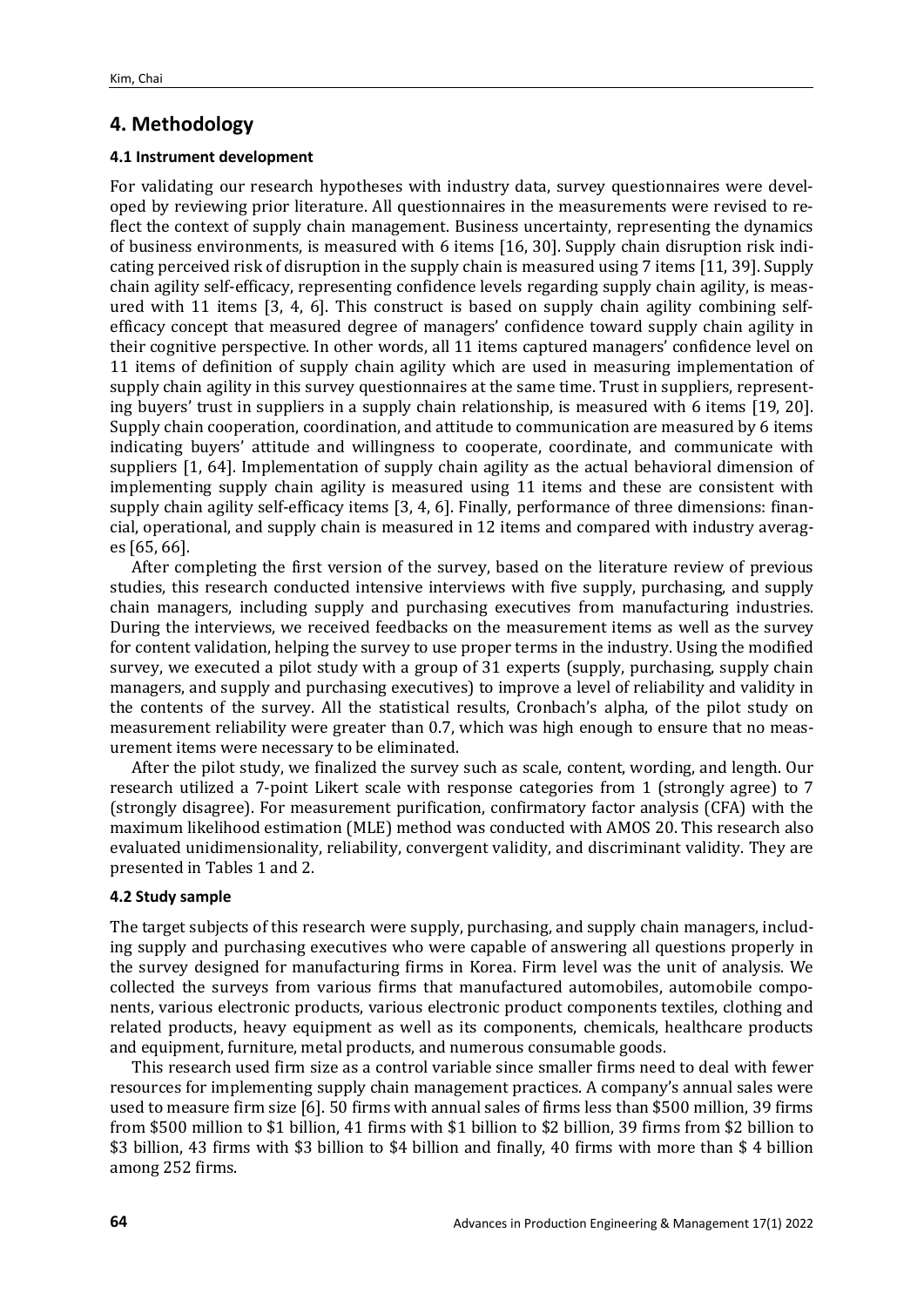Further, 900 paper-based survey questionnaires were randomly distributed to supply, purchasing, and supply chain managers, including supply and purchasing executives in Korean manufacturing firms on April, 2017. Nearly 260 responses were returned with a response rate of 28.88 % on May, 2017. However, 8 surveys were incomplete as they were marked with a single answer, resulting in 252 completed responses, which were used for data analysis. One respondent from each manufacturing company, a buyer in a supply chain as a focal firm did not complete one survey.

This research assessed the non-response bias following the approach outlined in the study of Mentzer and Flint [67]. About 111 non-respondents were randomly contacted by email and statistically no significant differences were found between the answers given by respondents and non-respondents. Although we received responses for only two weeks, our study compared the answers of early and late respondents and found no statistical differences. We conducted the Harman's single factor test to identify if the common method bias exists. By conducting an unrotated factor analysis, this research checked all the eigenvalues according to the research of Doty and Glick [68] and Podsakoff and Organ [69]. This result ensures that no single factor, including no first factor, has a value greater than 20 % of the variances in our research data, which confirms the no common method bias.

# **5. Results**

#### **5.1 Measurement model**

Using AMOS, this research examined various aspects of unidimensionality, reliability, convergent validity, and discriminant validity relatability in the measurement items. Cronbach's alpha and composite relatability for our measurement items are greater than 0.7, which presents satisfactory reliability in Table 1. For assessing both convergent validity and discriminant validity, we conducted confirmatory factor analysis with AMOS and checked the comparative fix index (CFI). Our research represents a goodness of fit model with a Chi-square of 411.66 and 194 degrees of freedom, CFI =  $0.920$ , RMSEA =  $0.052$ , and NFI =  $0.936$ . If CFI is greater than 0.80 and the root mean square error of approximation (RMSEA) is less than 0.08, we can conclude that the model is satisfactory [70].

For examining convergent validity, our study checked the estimated parameters between the latent variables and their indicators and the values were above 0.50 in Table 1, indicating acceptable convergent validity [71]. For assessing discriminant validity, this research compared the square root values of the average variance extracted (AVE) with correlations of constructs and observed that the square root of AVEs were greater than the correlation values suggesting adequate discriminant validity in Table 2 [72].

| <b>Table 1 Reliability results</b> |          |          |             |               |                |
|------------------------------------|----------|----------|-------------|---------------|----------------|
|                                    | Item     | Cronbach | Composite   | Item to total | Average vari-  |
|                                    | loadings | Alpha    | reliability | correlation   | ance extracted |
| BU1                                | 0.808    | 0.845    | 0.852       | 0.785         | 0.739          |
| BU <sub>2</sub>                    | 0.789    |          |             | 0.766         |                |
| BU <sub>3</sub>                    | 0.816    |          |             | 0.795         |                |
| BU4                                | 0.863    |          |             | 0.843         |                |
| BU <sub>5</sub>                    | 0.794    |          |             | 0.771         |                |
| BU <sub>6</sub>                    | 0.799    |          |             | 0.759         |                |
| SCR1                               | 0.798    | 0.823    | 0.861       | 0.769         | 0.675          |
| SCR <sub>2</sub>                   | 0.863    |          |             | 0.844         |                |
| SCR <sub>3</sub>                   | 0.883    |          |             | 0.862         |                |
| SCR4                               | 0.818    |          |             | 0.800         |                |
| SCR5                               | 0.805    |          |             | 0.784         |                |
| SCR6                               | 0.817    |          |             | 0.792         |                |
| SCR7                               | 0.748    |          |             | 0.722         |                |
| ASE1                               | 0.848    | 0.851    | 0.880       | 0.801         | 0.702          |
| ASE2                               | 0.879    |          |             | 0.855         |                |
| ASE3                               | 0.813    |          |             | 0.802         |                |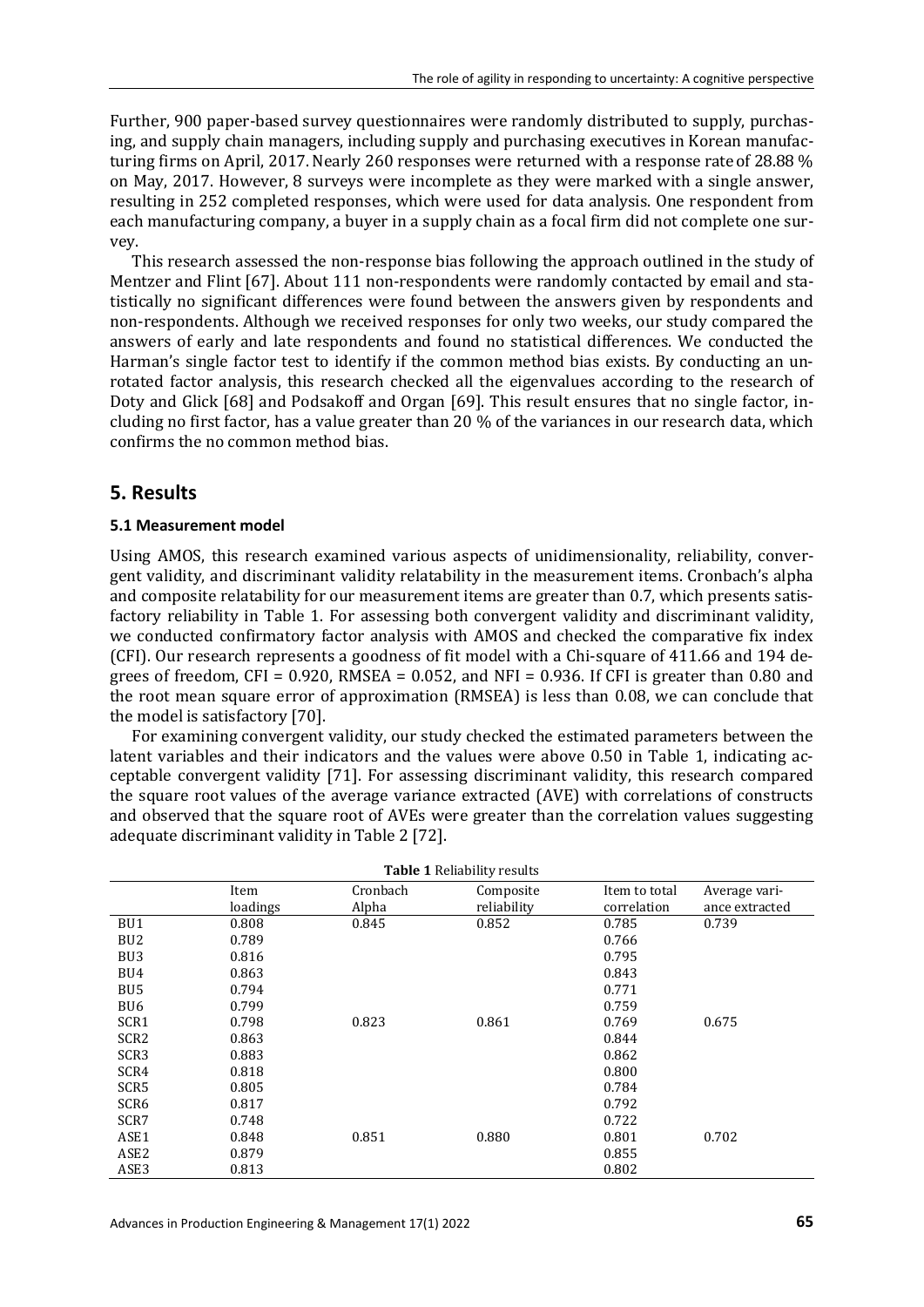| Table 1 (Continuation) |       |       |       |       |       |
|------------------------|-------|-------|-------|-------|-------|
| ASE4                   | 0.881 |       |       | 0.861 |       |
| ASE5                   | 0.739 |       |       | 0.715 |       |
| ASE6                   | 0.794 |       |       | 0.773 |       |
| ASE7                   | 0.877 |       |       | 0.856 |       |
| ASE8                   | 0.859 |       |       | 0.836 |       |
| ASE9                   | 0.772 |       |       | 0.758 |       |
| ASE10                  | 0.797 |       |       | 0.756 |       |
| ASE11                  | 0.890 |       |       | 0.881 |       |
| TRU1                   | 0.913 | 0.820 | 0.869 | 0.900 | 0.729 |
| TRU2                   | 0.894 |       |       | 0.880 |       |
| TRU3                   | 0.743 |       |       | 0.722 |       |
| TRU4                   | 0.888 |       |       | 0.889 |       |
| TRU5                   | 0.897 |       |       | 0.845 |       |
| TRU6                   | 0.826 |       |       | 0.811 |       |
| SCA1                   | 0.890 | 0.880 | 0.910 | 0.877 | 0.830 |
| SCA <sub>2</sub>       | 0.861 |       |       | 0.856 |       |
| SCA3                   | 0.821 |       |       | 0.809 |       |
| SCA4                   | 0.782 |       |       | 0.777 |       |
| SCA5                   | 0.735 |       |       | 0.736 |       |
| SCA6                   | 0.747 |       |       | 0.750 |       |
| SCAI1                  | 0.800 | 0.847 | 0.879 | 0.788 | 0.801 |
| SCAI2                  | 0.821 |       |       | 0.807 |       |
| SCAI3                  | 0.921 |       |       | 0.911 |       |
| SCAI4                  | 0.837 |       |       | 0.824 |       |
| SCAI5                  | 0.802 |       |       | 0.800 |       |
| SCAI6                  | 0.778 |       |       | 0.764 |       |
| SCAI7                  | 0.814 |       |       | 0.809 |       |
| SCAI <sub>8</sub>      | 0.816 |       |       | 0.811 |       |
| SCAI9                  | 0.886 |       |       | 0.874 |       |
| SCAI10                 | 0.882 |       |       | 0.852 |       |
| SCAI11                 | 0.850 |       |       | 0.833 |       |
| FP1                    | 0.779 | 0.828 | 0.860 | 0.766 | 0.852 |
| FP <sub>2</sub>        | 0.807 |       |       | 0.799 |       |
| FP3                    | 0.818 |       |       | 0.805 |       |
| FP4                    | 0.824 |       |       | 0.815 |       |
| OP1                    | 0.918 |       |       | 0.910 |       |
| OP <sub>2</sub>        | 0.876 |       |       | 0.845 |       |
| OP3                    | 0.881 |       |       | 0.877 |       |
| OP4                    | 0.852 |       |       | 0.826 |       |
| SCP1                   | 0.896 |       |       | 0.881 |       |
| SCP <sub>2</sub>       | 0.833 |       |       | 0.822 |       |
| SCP3                   | 0.839 |       |       | 0.817 |       |
| SCP4                   | 0.883 |       |       | 0.867 |       |

Performance includes financial (FP), operational (OP) and supply chain (SCP) performance.

| Table 2 Correlation Matrix for constructs: Discriminant Validity |  |
|------------------------------------------------------------------|--|
|------------------------------------------------------------------|--|

|                                                                                                                           |      |            |      | <b>TWOTO =</b> COTTURNOIT PROGRAM TOT CONSOL RUGS. DISCITIBILIZING TRINGER |            |                                                                                                                                                                                                                                                                                                                                                                                                                              |      |  |
|---------------------------------------------------------------------------------------------------------------------------|------|------------|------|----------------------------------------------------------------------------|------------|------------------------------------------------------------------------------------------------------------------------------------------------------------------------------------------------------------------------------------------------------------------------------------------------------------------------------------------------------------------------------------------------------------------------------|------|--|
| Variables                                                                                                                 | BU   | <b>SCR</b> | ASE  | TRU                                                                        | <b>SCA</b> | SCAI                                                                                                                                                                                                                                                                                                                                                                                                                         | PERF |  |
| BU                                                                                                                        | 0.86 |            |      |                                                                            |            |                                                                                                                                                                                                                                                                                                                                                                                                                              |      |  |
| <b>SCR</b>                                                                                                                | 0.06 | 0.82       |      |                                                                            |            |                                                                                                                                                                                                                                                                                                                                                                                                                              |      |  |
| ASE                                                                                                                       | 0.51 | 0.23       | 0.84 |                                                                            |            |                                                                                                                                                                                                                                                                                                                                                                                                                              |      |  |
| TRU                                                                                                                       | 0.45 | 0.32       | 0.55 | 0.85                                                                       |            |                                                                                                                                                                                                                                                                                                                                                                                                                              |      |  |
| <b>SCA</b>                                                                                                                | 0.46 | 0.52       | 0.58 | 0.55                                                                       | 0.91       |                                                                                                                                                                                                                                                                                                                                                                                                                              |      |  |
| <b>SCAI</b>                                                                                                               | 0.51 | 0.24       | 0.48 | 0.48                                                                       | 0.48       | 0.89                                                                                                                                                                                                                                                                                                                                                                                                                         |      |  |
| <b>PERF</b>                                                                                                               | 0.59 | 0.09       | 0.59 | 0.43                                                                       | 0.54       | 0.52                                                                                                                                                                                                                                                                                                                                                                                                                         | 0.92 |  |
| BU = business uncertainty; $SCR =$ supply chain disruption risk; $ASE =$ supply chain agility self-efficacy; TRU = trust; |      |            |      |                                                                            |            |                                                                                                                                                                                                                                                                                                                                                                                                                              |      |  |
| $\sim$ $\sim$ $\sim$                                                                                                      |      |            |      |                                                                            |            | $\mathbf{A} = \mathbf{A} + \mathbf{A} + \mathbf{A} + \mathbf{A} + \mathbf{A} + \mathbf{A} + \mathbf{A} + \mathbf{A} + \mathbf{A} + \mathbf{A} + \mathbf{A} + \mathbf{A} + \mathbf{A} + \mathbf{A} + \mathbf{A} + \mathbf{A} + \mathbf{A} + \mathbf{A} + \mathbf{A} + \mathbf{A} + \mathbf{A} + \mathbf{A} + \mathbf{A} + \mathbf{A} + \mathbf{A} + \mathbf{A} + \mathbf{A} + \mathbf{A} + \mathbf{A} + \mathbf{A} + \mathbf$ |      |  |

SCA = supply chain cooperation, coordination and communication attitude; SCAI = supply chain agility implementation; PERF = financial, operational and supply chain performance

### **5.2 Structural model**

By employing structural equation modeling (SEM) to validate our research model, our results indicate a good fit for our research model with a Chi-square of 428.12 and 194 degrees of freedom, CFI of 0.927, RMSEA of 0.061, and NFI of 0.908 [73]. Hypothesis 1: Business uncertainty is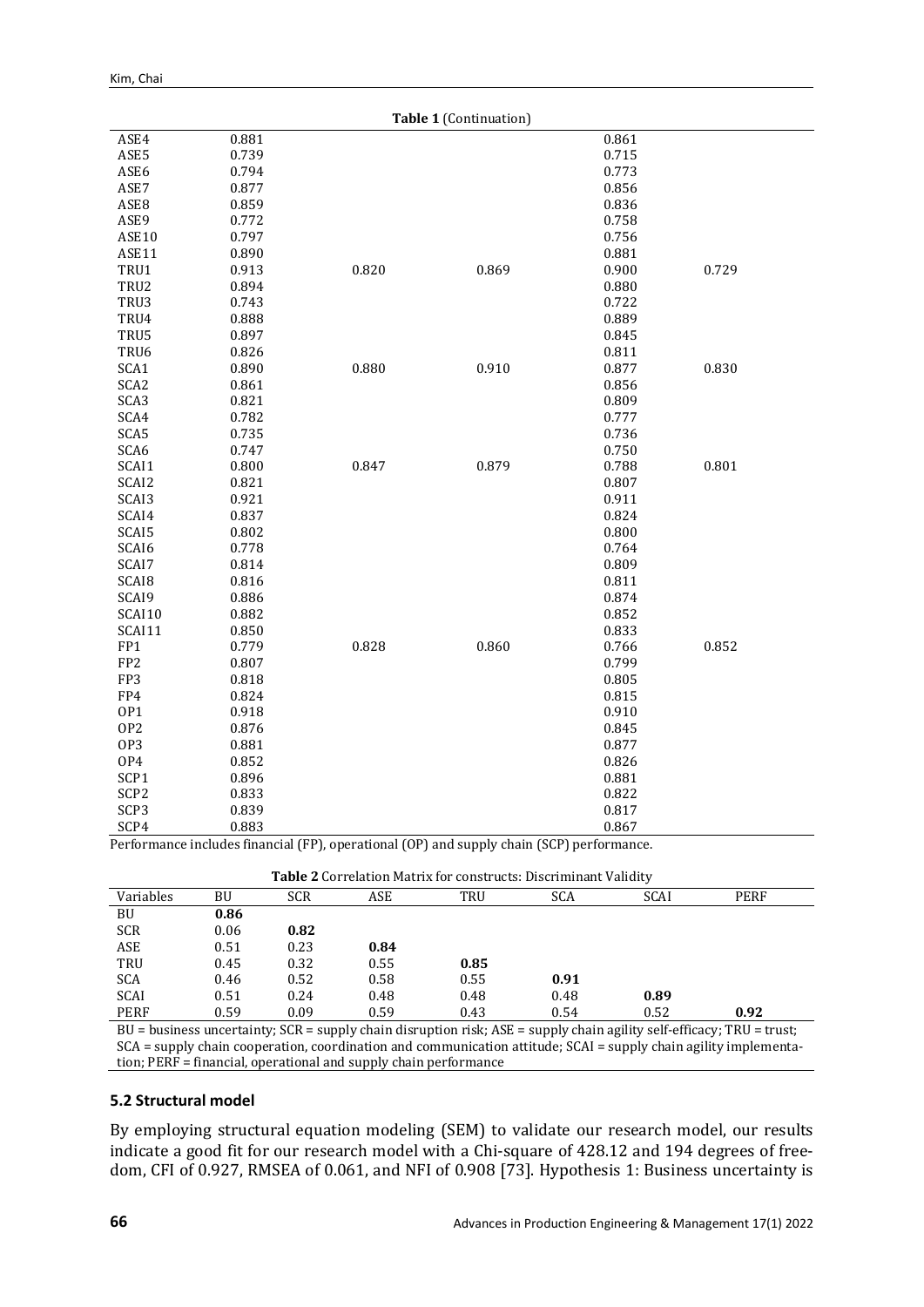negatively associated with buyers' supply chain agility self-efficacy, was supported (CR = 5.278,  $\beta$ 1 = −0.496, p < 0.001). With increasing levels of business uncertainty, manufactures' confidence toward supply chain agility declines. Our research results also support hypothesis 2: Business uncertainty positively affects buyers' trust in suppliers,  $(CR = 5.087, \beta^2 = 0.431, p < 0.001$ . As business environments become dynamic and competitive, manufacturers' trust in suppliers would reduce. Our results provide empirical evidence for hypothesis 3: Business uncertainty makes a positive impact on buyers' attitude toward supply chain cooperation, coordination, and communication (CR = 5.019, β3 = 0.417, p < 0.001). A high level of business uncertainty discourages a proactive approach toward cooperation, coordination, and communication with suppliers. However, hypothesis 4: Supply chain disruption risk is negatively associated with buyers' supply chain agility self-efficacy was not supported ( $CR = 1.165$ ,  $\beta$ 4 = 0.043, p = 0.392).

Our research supports hypothesis 5: Supply chain disruption risk positively affects buyers' trust on suppliers (CR = 3.103, β5 = 0.295, p < 0.005) and hypothecs 6: Supply chain disruption risk makes a positive impact on buyers' attitude toward supply chain cooperation, coordination, and communication ( $CR = 4.165$ ,  $\beta 6 = 0.427$ ,  $p < 0.001$ ). As managers' perceived disruption risk in supply chain increases, manufacturers' trust as well as positive attitude toward cooperation, coordination, and communication with suppliers would diminish. Our research results also support Hypothesis 7: Supply chain agility self-efficacy is positively associated with buyers' implementation of supply chain agility ( $CR = 6.095$ ,  $\beta$ 7 = 0.522, p < 0.001). Hypothesis 8: Supply chain agility self-efficacy positively affects buyers' financial, operational, and supply chain performance  $(CR = 4.528, \beta 8 = 0.316, p < 0.001$  is also supported. Confidence in supply chain agility is considered as a positive antecedent for implementing supply chain agility and improving the three dimensions of firm performance. Our research results empirically confirmed hypothesis 9: Buyers' trust in suppliers is positively associated with buyers' implementation of supply chain agility ( $CR = 3.786$ ,  $\beta$ 9 = 0.308, p < 0.001). Similarly, hypothesis 10: Buyers' trust in suppliers positively affects buyers' financial, operational, and supply chain performance (CR = 5.959, β10 = 0.443, p < 0.001) is confirmed. Trust in supply chain relationships also plays a positive role in implementing supply chain agility and improving firm performance.

On the other hand, hypothesis 11: Buyers' attitude toward supply chain cooperation, coordination, and communication are positively associated with buyers' implementation of supply chain agility was not supported ( $CR = 1.009$ ,  $\beta$ 11 = 0.0089, p = 0.240). Our research results supported hypothesis 12: Buyers' attitude toward supply chain cooperation, coordination, and communication positively affects buyers' financial, operational, and supply chain performance ( $CR = 4.236$ ,  $\beta$ 12 = 0.388, p < 0.001p = 0.240). Hypothesis 13: Buyers' implementation of supply chain agility makes a positive impact on their financial, operational, and supply chain performance (CR = 7.012,  $\beta$ 13 = 0.558, p < 0.001) is also supported. Manufacturers' willingness and positive attitude toward supply chain cooperation, coordination, and communication as well as implementation of supply chain agility improves firms' performance.

| <b>Table 3</b> Direct effects testing results |                         |              |          |          |                 |
|-----------------------------------------------|-------------------------|--------------|----------|----------|-----------------|
| Hypothesis No.                                | Path                    | Relationship | Standard | Critical | Supported       |
|                                               |                         | direction    | weights  | Ratios   |                 |
| H1                                            | $BU \rightarrow ASE$    |              | 0.496    | 5.378    | Yes: $p < 0.01$ |
| H <sub>2</sub>                                | $BU \rightarrow TRU$    |              | 0.431    | 5.087    | Yes: $p < 0.01$ |
| H <sub>3</sub>                                | $BU \rightarrow SCA$    |              | 0.417    | 5.019    | Yes: $p < 0.01$ |
| H4                                            | $SCR \rightarrow ASE$   |              | 0.043    | 1.165    | No: $p = 0.392$ |
| H <sub>5</sub>                                | $SCR \rightarrow TRU$   |              | 0.295    | 3.103    | Yes: $p < 0.05$ |
| H6                                            | $SCR \rightarrow SCA$   |              | 0.427    | 4.165    | Yes: $p < 0.01$ |
| H7                                            | $ASE \rightarrow SCAI$  | $\ddot{}$    | 0.522    | 6.095    | Yes: $p < 0.01$ |
| H8                                            | $ASE \rightarrow PERF$  | $+$          | 0.316    | 4.528    | Yes: $p < 0.01$ |
| H9                                            | $TRU \rightarrow SCAI$  | $\ddot{}$    | 0.308    | 3.786    | Yes: $p < 0.01$ |
| H <sub>10</sub>                               | TRU→PERF                | $+$          | 0.443    | 5.959    | Yes: $p < 0.01$ |
| H11                                           | $SCA \rightarrow SCAI$  | $+$          | 0.089    | 1.009    | No: $p = 0.240$ |
| H <sub>12</sub>                               | $SCA \rightarrow PERF$  | $\ddot{}$    | 0.388    | 4.236    | Yes: $p < 0.01$ |
| H <sub>13</sub>                               | $SCAI \rightarrow PERF$ | +            | 0.558    | 7.012    | Yes: $p < 0.01$ |

Table 3 presents direct effects among factors from research results.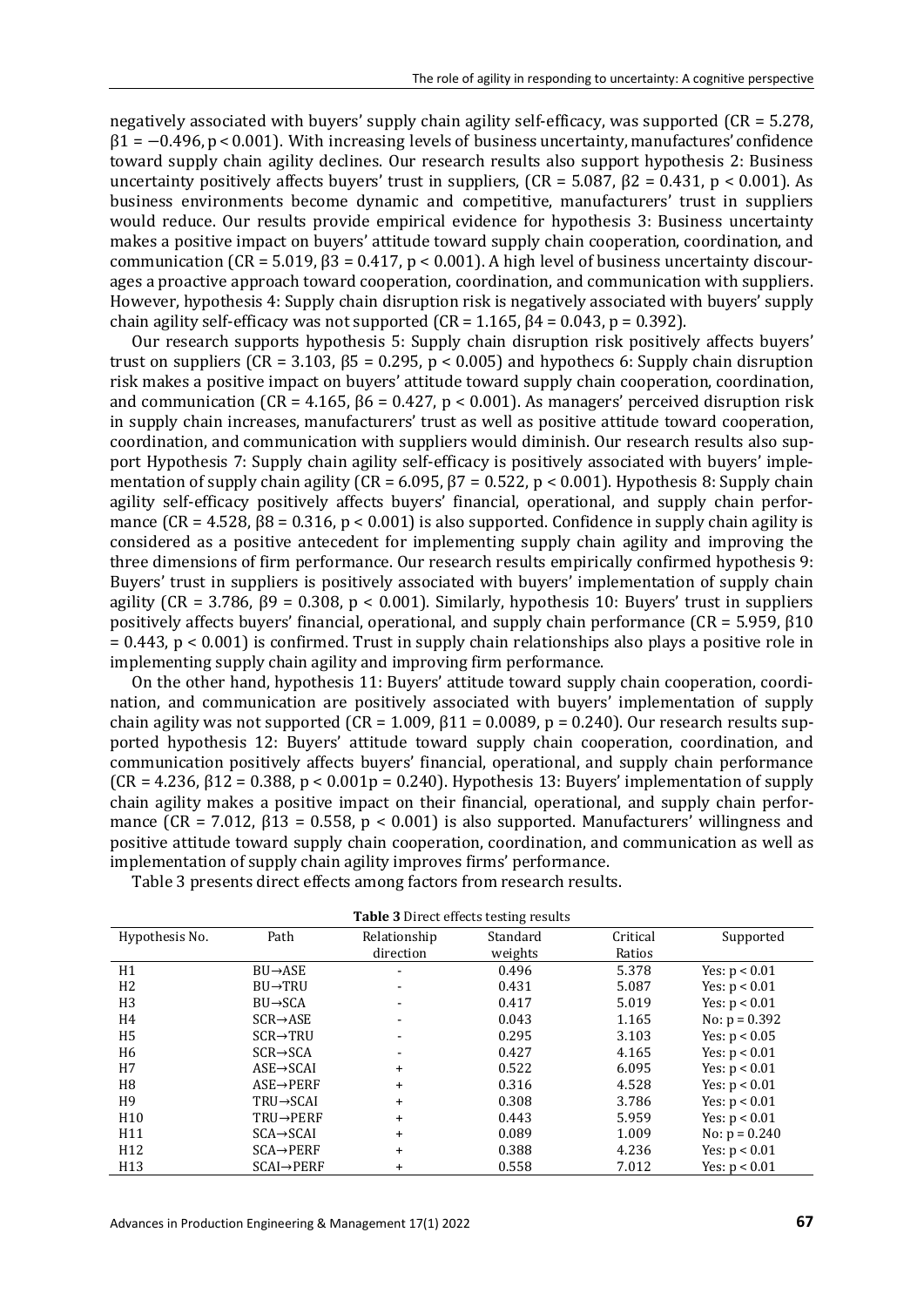# **6. Discussion and conclusion**

This research provides meaningful implications for the academic world and the practical industry. It has filled a gap in the literature by identifying external environmental factors such as business uncertainty and supply chain risk as negative antecedents in the cognitive aspects in the context of supply chain agility. In supply chain risk management, uncertainty and risk have been discussed profoundly and prior studies provided various solutions. To mitigate business uncertainty and supply chain risk, information sharing, supply chain collaboration, and supply chain integration have been considered as appropriate solutions for supply chain management [74]. With an empirical approach, our study established an environmental-cognitive-behavioral framework for firms' decision making in implementing supply chain agility.

However, prior studies have not investigated the link between external environments that managers need to deal with such as business uncertainty and supply chain risk and cognitive factors in the context of supply chain agility. Thus, this study has addressed this gap in the literature and shows that business uncertainty reduces managers' confidence in supply chain agility while it strengthens trust and attitude for supply chain collaboration with suppliers. Notably, as business environments become more dynamic and unpredictable, buyers' trust in suppliers and their attitude toward cooperation, coordination, and communication with suppliers becomes more positive for boosting collaboration to overcome the uncertainty although business uncertainty increases uncertainty in supply chain agility.

Similar to business uncertainty, supply chain managers need to deal with supply chain disruption risk. Trust and supply chain collaboration consolidate supply chain relationships that play a positive role in mitigating supply chain risk [75]. Our research contributed to the literature envisaging that as perceived supply chain disruption risk increases, buyers' trust in suppliers and attitude for collaboration also increases as they want to overcome and mitigate disruption in supply chain risk. Thus, this research provides meaningful insights for supply chain disruption risk; managers rely on good supply chain relationships for strengthening trust and positive attitude for collaboration. However, supply chain disruption risk does not have significant relationships with efficacy in supply chain agility because managers' perception of dealing with supply chain disruption risk does not have a direct impact on their confidence in supply chain agility.

Like other applications of SCT in areas such as using computers, adopting innovation, and selecting a career, this study applies self-efficacy in the context of supply chain agility and finds that efficacy in supply chain agility has a positive impact on implementing supply chain agility as well as firm performance. In order to implement supply chain agility, firms need to educate the significance and need for supply chain agility in managing supply chains more effectively. In addition, managers' self-efficacy in supply chain agility is one of the success factors for implementing supply chain agility as it boosts the confidence levels of firms that have the capacity to deal quickly with unexpected events in the supply chain. Just as self-efficacy has a positive influence on computer learning and performance [29, 52], our research results confirm that self-efficacy in supply chain agility improves firm performance. Cognitive aspects of production system would help to adopt new technology and new business approach in the supply chain. More importantly, it gives confidence leading to successful operations in the supply chain networks. Thus, managers need to consider that improving self-efficacy in a supply chain results in successful implementation of supply chain agility and improves performance.

Trust has been receiving heightened attention in literature on supply chain relationships. Our results are consistent with most studies that provide empirical evidence on buyers' trust in supply chain relationships that generate a positive impact on supply chain agility as well as performance [54-58]. However, this study contributes that buyers' trust in suppliers is considered a significant cognitive antecedent for making decisions on implementing supply chain agility. Trust in suppliers is validated as a driving factor in decision making as it leads to the action of implementing supply chain agility from the buyers' perspective. In the context of trust and performance, buyers' trust in suppliers improves buyers' financial, operational, and supply chain performance, or complete firm performance, differentiating from prior literature which posits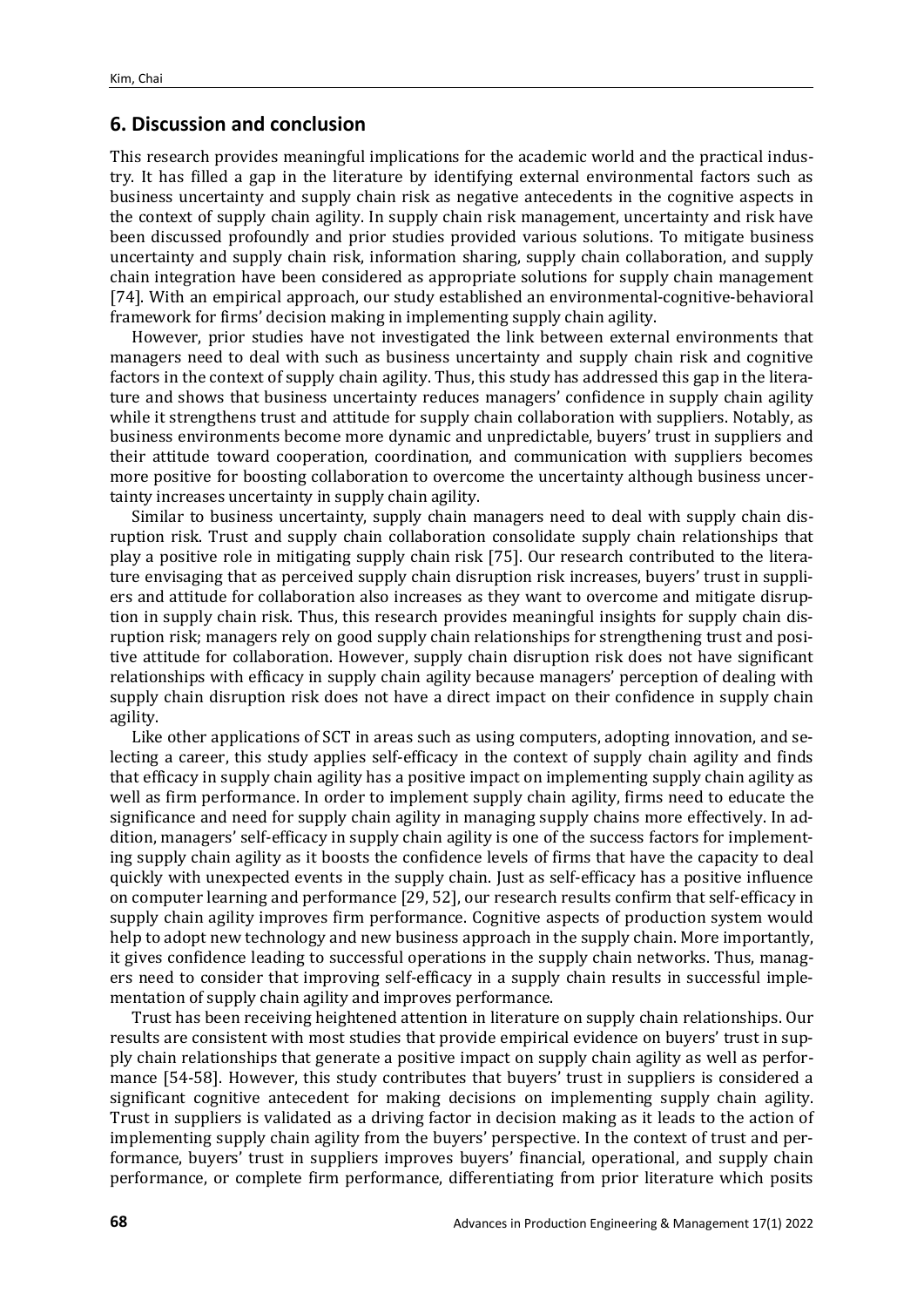that trust has a positive impact on only one dimension of performance, either financial or operational.

In supply chain management, trust is seen as a positive factor improving relationships, integration, agility, and performance. This research also provides consistent insights to supply chain managers suggesting that they need to find a way to establishing supply chain strategies to boost buyers' trust in suppliers so that it can lead an action of implementing supply chain agility and improve the overall buyers' performance. As a cognitive and affective factor, it is not easy to strengthen trust in suppliers. Frequent communication and information sharing can reinforce trust in suppliers. Supply chain managers' efforts to collaborate with suppliers improve trust.

Supply chain cooperation, coordination, and communication are empirically confirmed, and this illustrates the positive association between implementation of supply chain agility and firms' performance [1]. Thus, this research empirically confirmed that a positive attitude toward supply chain cooperation, coordination, and communication improves firm performance. This study contributes to the literature that a positive attitude toward supply chain practices can also play a significant role in improving buyers' performance instead of actual implementation. Firms need to consider educating managers about supply chain practices to boost the positive impact they can generate and provide managers clarity on such supply chain practices. Although information sharing improves supply chain agility [74], the positive attitude of supply chain cooperation, coordination, and communication is not a critical factor in decisions on implementing supply chain agility. With industry 4.0 technologies, decision making process will be improved [76]. In addition, supply chain collaboration would help to design product development process effectively (77).

Finally, supply chain agility implementation improves the firms' performance [1,6]. This research differentiates by measuring three dimensions: financial, operational, and supply chain performance. Implementation of supply chain agility is positively associated with the overall aspects of firm performance. Our study has some limitations due to the characteristics of empirical studies. First, this study applies the buyers' perspective in supply chain management practices. We collected the survey data from buyer firms by considering them as focal firms in a supply chain. This research targeted executives in supply and purchasing functions of buyer firms because they were knowledgeable and capable of answering all the survey questions to overcome this limitation. Second, our survey responses were collected from Korean manufacturing firms. Even though these companies have been doing business worldwide, geographical limitations continue to exist. In addition, future research can apply our research model in the context of service industries. Therefore, future studies could explore supply chain agility in the context of the U.S., China, or Europe or service industry by applying our research model to be tested. Finally, the future study would apply our research model in the context of Covid 19 situation that could generate severe supply disruptions risk as well as business uncertainty.

# **References**

- [1] Gligor, D.M., Holcomb, M.C. (2012). Antecedents and consequences of supply chain agility: Establishing the link to firm performance, *Journal of Business Logistics,* Vol. 33, No. 4, 295-308[, doi: 10.1111/jbl.12003.](https://doi.org/10.1111/jbl.12003)
- [2] Dubeauclard, R., Kubik, K., Ngali, V. (2015). How agile is your supply chain, from *[https://www.mckinsey.com/](https://www.mckinsey.com/%20business-functions/operations/our-insights/how-agile-is-your-supply-chain)  [business-functions/operations/our-insights/how-agile-is-your-supply-chain](https://www.mckinsey.com/%20business-functions/operations/our-insights/how-agile-is-your-supply-chain)*, accessed March 14, 2016.
- [3] Braunscheidel, M.J., Suresh, N.C. (2009). The organizational antecedents of a firm's supply chain agility for risk mitigation and response, *Journal of Operations Management,* Vol. 27, No. 2, 119-140, [doi: 10.1016/j.jom.](https://doi.org/10.1016/j.jom.2008.09.006) [2008.09.006.](https://doi.org/10.1016/j.jom.2008.09.006)
- [4] Swafford, P.M., Ghosh, S., Murthy, N. (2006). The antecedents of supply chain agility of a firm: scale development and model testing, *Journal of Operations Management,* Vol. 24, No. 2, 170-188[, doi: 10.1016/j.jom.2005.05.002.](https://doi.org/10.1016/j.jom.2005.05.002)
- [5] Gligor, D.M., Holcomb, M.C., Stank, T.P. (2013). A multidisciplinary approach to supply chain agility: Conceptualization and scale development, *Journal of Business Logistics*, Vol. 34, No. 2, 94-108[, doi: 10.1111/jbl.12012.](https://doi.org/10.1111/jbl.12012)
- [6] Gligor, D.M., Esmark, C.L., Holcomb, M.C. (2015). Performance outcomes of supply chain agility: When should you be agile?, *Journal of Operations Management*, Vol. 33-34, No. 1, 71-82[, doi: 10.1016/j.jom.2014.10.008.](https://doi.org/10.1016/j.jom.2014.10.008)
- [7] Bandura, A. (1986). *Social foundations of thought and action: A social cognitive theory*, Prentice-Hall, Englewood Cliffs, New Jersey, USA.
- [8] Bandura, A. (2001). Social cognitive theory: An agentic perspective, *Annual Review of Psychology,* Vol. 52, No. 1, 1-26, [doi: 10.1146/annurev.psych.52.1.1.](https://doi.org/10.1146/annurev.psych.52.1.1)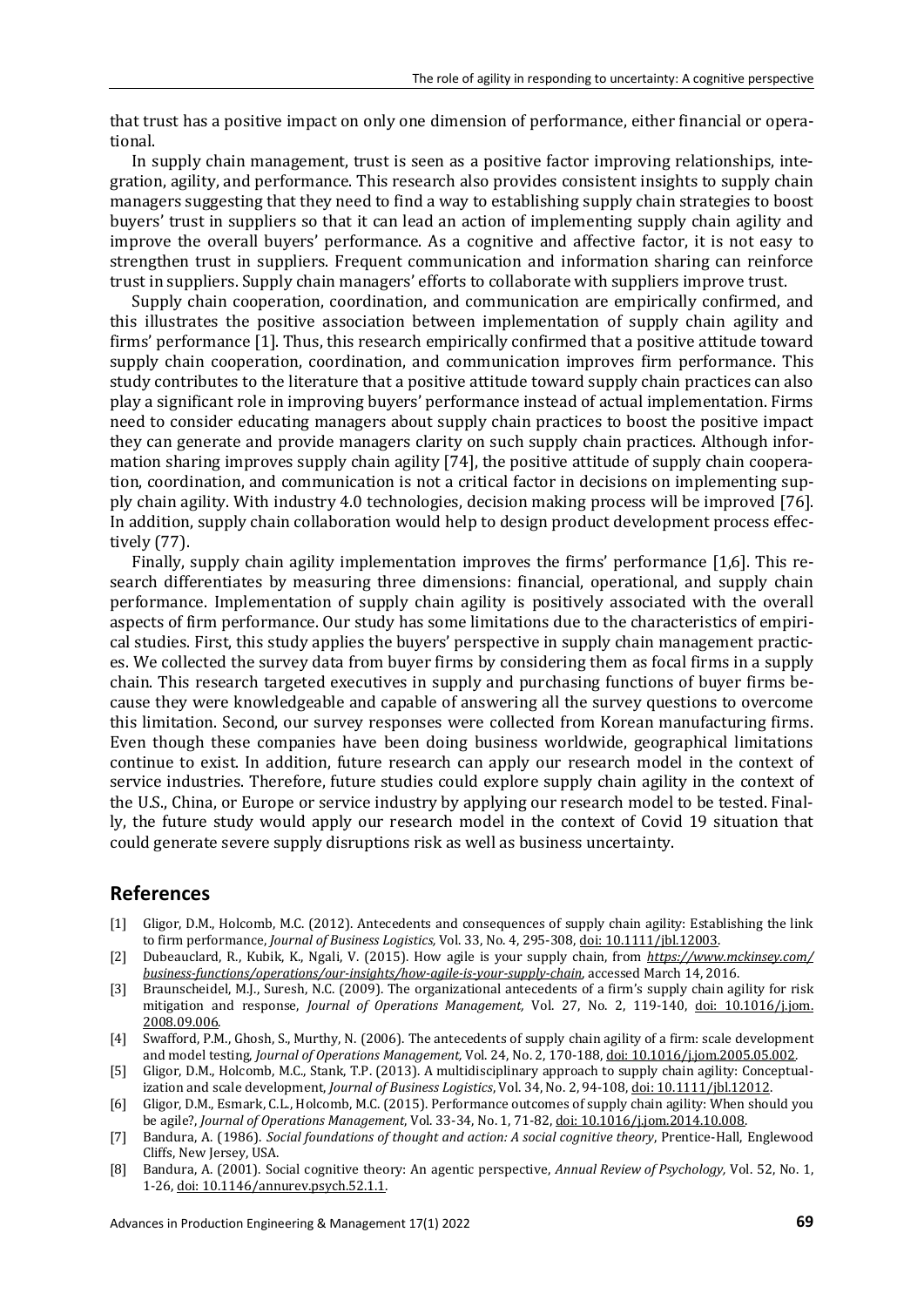- [9] Kim, M., Chai, S. (2016). Assessing the impact of business uncertainty on supply chain integration, *The International Journal of Logistics Management*, Vol. 27, No. 2, 463-485[, doi: 10.1108/IJLM-11-2014-0175.](https://doi.org/10.1108/IJLM-11-2014-0175)
- [10] Kim, M., Suresh, N.C., Kocabasoglu-Hillmer, C. (2015). A contextual analysis of the impact of strategic sourcing and E-procurement on performance, *Journal of Business & Industrial Marketing,* Vol. 30, No. 1, 1-16[, doi: 10.1108](https://doi.org/10.1108/JBIM-01-2012-0010) [/JBIM-01-2012-0010.](https://doi.org/10.1108/JBIM-01-2012-0010)
- [11] Ambulkar, S., Blackhurst, J., Grawe, S. (2015). Firm's resilience to supply chain disruptions: Scale development and empirical examination, *Journal of Operations Management,* Vol. 33-34, No. 1, 111-122, [doi: 10.1016](https://doi.org/10.1016/j.jom.2014.11.002) [/j.jom.2014.11.002.](https://doi.org/10.1016/j.jom.2014.11.002)
- [12] Li, Y., Zhen, X., Qi, X., Cai, G. (2016). Penalty and financial assistance in a supply chain with supply disruption, *Omega,* Vol. 61, No. 2, 167-181[, doi: 10.1016/j.omega.2015.12.011.](https://doi.org/10.1016/j.omega.2015.12.011)
- [13] Trkman, P., McCormack, K. (2009). Supply chain risk in turbulent environments A conceptual model for managing supply chain network risk, *International Journal of Production Economics,* Vol. 119, No. 2, 247-258, [doi:](https://doi.org/10.1016/j.ijpe.2009.03.002)  [10.1016/j.ijpe.2009.03.002.](https://doi.org/10.1016/j.ijpe.2009.03.002)
- [14] Wu, G.-C. (2013). The influence of green supply chain integration and environmental uncertainty on green innovation in Taiwan's IT industry, *Supply Chain Management,* Vol. 18, No. 5, 539-552, [doi: 10.1108/SCM-06-2012-](https://doi.org/10.1108/SCM-06-2012-0201) [0201.](https://doi.org/10.1108/SCM-06-2012-0201)
- [15] Sitkin, S.B., Weingart. L.R. (1995). Determinants of risky decision-making behavior: A test of the mediating role of risk perceptions and propensity, *Academy of Management Journal,* Vol. 38, No. 6, 1573-1592, [doi: 10.2307](https://doi.org/10.5465/256844) [/256844.](https://doi.org/10.5465/256844)
- [16] Kocabasoglu, C., Prahinski, C., Klassen. R.D. (2007). Linking forward and reverse supply chain investments: The role of business uncertainty, *Journal of Operations Management*, Vol. 25, No. 6, 1141-1160, [doi: 10.1016](https://doi.org/10.1016/j.jom.2007.01.015) [/j.jom.2007.01.015.](https://doi.org/10.1016/j.jom.2007.01.015)
- [17] Keats, B.W., Hitt, M.A. (1988). A causal model of linkages among environmental dimensions, macro organizational characteristics, and performance, *Academy of Management Journal,* Vol. 31, No. 3, 570-598, [doi: 10.5465](https://doi.org/10.5465/256460) [/256460.](https://doi.org/10.5465/256460)
- [18] Zhang, M., Huo, B. (2013). The impact of dependence and trust on supply chain integration, *International Journal of Physical Distribution & Logistics Management,* Vol. 43, No. 7, 544-563[, doi: 10.1108/IJPDLM-10-2011-0171.](https://doi.org/10.1108/IJPDLM-10-2011-0171)
- [19] Cai, S., Jun, M., Yang, Z. (2010). Implementing supply chain information integration in China: The role of institutional forces and trust, *Journal of Operations Management,* Vol. 28, No. 3, 257-268, [doi: 10.1016/j.jom.2009.](https://doi.org/10.1016/j.jom.2009.11.005) [11.005.](https://doi.org/10.1016/j.jom.2009.11.005)
- [20] Corsten, D., Gruen, T., Peyinghaus, M. (2011). The effects of supplier-to-buyer identification on operational performance – An empirical investigation of inter-organizational identification in automotive relationships, *Journal of Operations Management,* Vol. 29, No. 6, 549-560[, doi: 10.1016/j.jom.2010.10.002.](https://doi.org/10.1016/j.jom.2010.10.002)
- [21] Sahay, B.S. (2003). Understanding trust in supply chain relationships, *Industrial Management & Data Systems,* Vol. 103, No. 8, 553-563, [doi: 10.1108/02635570310497602.](https://doi.org/10.1108/02635570310497602)
- [22] Ding, H., Guo, B., Liu, Z. (2011). Information sharing and profit allotment based on supply chain cooperation, *International Journal of Production Economics,* Vol. 133, No. 1, 70-79[, doi: 10.1016/j.ijpe.2010.06.015.](https://doi.org/10.1016/j.ijpe.2010.06.015)
- [23] Huo, B., Zhang, C., Zhao, X. (2015). The effect of IT and relationship commitment on supply chain coordination: A contingency and configuration approach, *Information & Management*, Vol. 52, No. 6, 728-740, [doi: 10.1016](https://doi.org/10.1016/j.im.2015.06.007) [/j.im.2015.06.007.](https://doi.org/10.1016/j.im.2015.06.007)
- [24] Jacobs, M.A., Yu, W., Chavez, R. (2016). The effect of internal communication and employee satisfaction on supply chain integration, *International Journal of Production Economics,* Vol. 171, Part 1, 60-70, [doi: 10.1016](https://doi.org/10.1016/j.ijpe.2015.10.015) [/j.ijpe.2015.10.015.](https://doi.org/10.1016/j.ijpe.2015.10.015)
- [25] Gligor, D., Gligor, N., Holcomb, M., Bozkurt, S. (2019). Distinguishing between the concepts of supply chain agility and resilience: A multidisciplinary literature review, *The International Journal of Logistics Management,* Vol. 30, No. 2, 467-487[, doi: 10.1108/IJLM-10-2017-0259.](https://doi.org/10.1108/IJLM-10-2017-0259)
- [26] Gligor, D.M., Holcomb, M.C., Feizabadi, J. (2016). An exploration of the strategic antecedents of firm supply chain agility: The role of a firm's orientations, *International Journal of Production Economics,* Vol. 179, 24-34, [doi:](https://doi.org/10.1016/j.ijpe.2016.05.008)  [10.1016/j.ijpe.2016.05.008.](https://doi.org/10.1016/j.ijpe.2016.05.008)
- [27] Lent, R.W., Ireland, G.W., Penn, L.T., Morris, T.R., Sappington, R. (2017). Sources of self-efficacy and outcome expectations for career exploration and decision-making: A test of the social cognitive model of career selfmanagement, *Journal of Vocational Behavior,* Vol. 99, 107-117[, doi: 10.1016/j.jvb.2017.01.002.](https://doi.org/10.1016/j.jvb.2017.01.002)
- [28] Guan, P., Capezio, A., Restubog, S.L.D., Read, S., Lajom, J.A.L., Li, M. (2016). The role of traditionality in the relationships among parental support, career decision-making self-efficacy and career adaptability, *Journal of Vocational Behavior,* Vol. 94, 114-123[, doi: 10.1016/j.jvb.2016.02.018.](https://doi.org/10.1016/j.jvb.2016.02.018)
- [29] Chen, I.-S. (2017). Computer self-efficacy, learning performance, and the mediating role of learning engagement, *Computers in Human Behavior,* Vol. 72, 362-370[, doi: 10.1016/j.chb.2017.02.059.](https://doi.org/10.1016/j.chb.2017.02.059)
- [30] Wong, C.Y., Boon-itt, S., Wong, C.W.Y. (2011). The contingency effects of environmental uncertainty on the relationship between supply chain integration and operational performance, *Journal of Operations Management,* Vol. 29, No. 6, 604-615[, doi: 10.1016/j.jom.2011.01.003.](https://doi.org/10.1016/j.jom.2011.01.003)
- [31] Lee, S.-Y., Klassen. R.D. (2016). Firms' response to climate change: The interplay of business uncertainty and organizational capabilities, *Business Strategy and the Environment*, Vol. 25, No. 8, 577-592, [doi: 10.1002/bse.](https://doi.org/10.1002/bse.1890) [1890.](https://doi.org/10.1002/bse.1890)
- [32] Chen, C.C., Greene, P.G., Crick, A. (1998). Does entrepreneurial self-efficacy distinguish entrepreneurs from managers?, *Journal of Business Venturing,* Vol. 13, No. 4, 295-316[, doi: 10.1016/S0883-9026\(97\)00029-3.](https://doi.org/10.1016/S0883-9026(97)00029-3)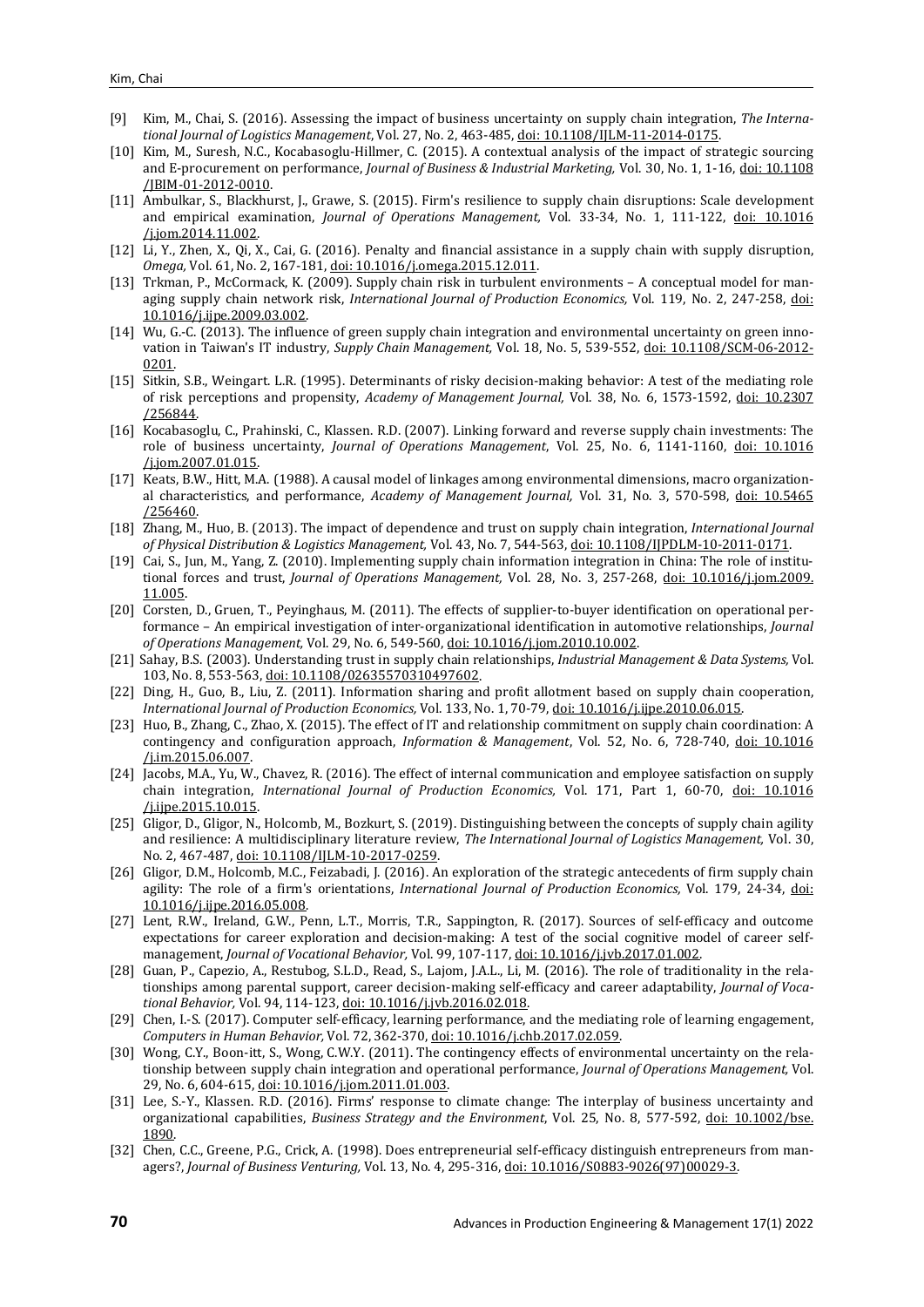- [33] Krueger, N., Dickson. P.R. (1994). How believing in ourselves increases risk taking: Perceived self-efficacy and opportunity recognition, *Decision Sciences,* Vol. 25, No. 3, 385-400.
- [34] Wei, H.-L., Wong, C.W.Y., Lai, K.-H. (2012). Linking inter-organizational trust with logistics information integration and partner cooperation under environmental uncertainty, *International Journal of Production Economics,* Vol. 139, No. 2, 642-653[, doi: 10.1016/j.ijpe.2012.05.036.](https://doi.org/10.1016/j.ijpe.2012.05.036)
- [35] Lai, K.-H., Bao, Y., Li, X. (2008). Channel relationship and business uncertainty: Evidence from the Hong Kong market, *Industrial Marketing Management,* Vol. 37, No. 6, 713-724[, doi: 10.1016/j.indmarman.2007.05.017.](https://doi.org/10.1016/j.indmarman.2007.05.017)
- [36] Wang, L., Yeung, J.H.Y., Zhang, M. (2011). The impact of trust and contract on innovation performance: The moderating role of environmental uncertainty, *International Journal of Production Economics*, Vol. 134, No. 1, 114- 122[, doi: 10.1016/j.ijpe.2011.06.006.](https://doi.org/10.1016/j.ijpe.2011.06.006)
- [37] Fynes, B., de Búrca, S., Marshall, D. (2004). Environmental uncertainty, supply chain relationship quality and performance, *Journal of Purchasing and Supply Management,* Vol. 10, No, 4-5, 179-190, [doi: 10.1016/j.pursup.](https://doi.org/10.1016/j.pursup.2004.11.003) [2004.11.003.](https://doi.org/10.1016/j.pursup.2004.11.003)
- [38] Sharfman, M.P., Shaft, T.M., Anex. R.P. (2009). The road to cooperative supply-chain environmental management: Trust and uncertainty among pro-active firms, *Business Strategy and the Environment,* Vol. 18, No. 1, 1-13, [doi:](https://doi.org/10.1002/bse.580)  [10.1002/bse.580.](https://doi.org/10.1002/bse.580)
- [39] Ellis, S.C., Henry, R.M., Shockley, J. (2010). Buyer perceptions of supply disruption risk: A behavioral view and empirical assessment*, Journal of Operations Management,* Vol. 28, No. 1, 34-46[, doi: 10.1016/j.jom.2009.07.002.](https://doi.org/10.1016/j.jom.2009.07.002)
- [40] Ghosh, D., Ray, M.R. (1997). Risk, ambiguity, and decision choice: Some additional evidence, *Decision Sciences,* Vol. 28, No. 1, 81-104[, doi: 10.1111/j.1540-5915.1997.tb01303.x.](https://doi.org/10.1111/j.1540-5915.1997.tb01303.x)
- [41] Christopher, M., Lee, H. (2004). Mitigating supply chain risk through improved confidence, *International Journal of Physical Distribution & Logistics Management,* Vol. 34, No. 5, 388-396[, doi: 10.1108/09600030410545436.](https://doi.org/10.1108/09600030410545436)
- [42] Jüttner, U. (2005). Supply chain risk management: Understanding the business requirements from a practitioner perspective, *The International Journal of Logistics Management*, Vol. 16, No. 1, 120-141, [doi: 10.1108/09574090](https://doi.org/10.1108/09574090510617385) [510617385.](https://doi.org/10.1108/09574090510617385)
- [43] Wiengarten, F., Humphreys, P., Gimenez, C., McIvor, R. (2016). Risk, risk management practices, and the success of supply chain integration, *International Journal of Production Economics,* Vol. 171, Part 3, 361-370, [doi:](https://doi.org/10.1016/j.ijpe.2015.03.020)  [10.1016/j.ijpe.2015.03.020.](https://doi.org/10.1016/j.ijpe.2015.03.020)
- [44] Li, G., Fan, H., Lee, P.K.C., Cheng, T.C.E. (2015). Joint supply chain risk management: An agency and collaboration perspective, *International Journal of Production Economics,* Vol. 164, 83-94[, doi: 10.1016/j.ijpe.2015.02.021.](https://doi.org/10.1016/j.ijpe.2015.02.021)
- [45] Ritchie, B., Brindley, C. (2007). Supply chain risk management and performance: A guiding framework for future development, *International Journal of Operations & Production Management,* Vol. 27, No. 3, 303-322, [doi:](https://doi.org/10.1108/01443570710725563)  [10.1108/01443570710725563.](https://doi.org/10.1108/01443570710725563)
- [46] Blos, M.F., Quaddus, M., Wee, H.M., Watanabe, K. (2009). Supply chain risk management (SCRM): A case study on the automotive and electronic industries in Brazil, *Supply Chain Management,* Vol. 14, No. 4, 247-252, [doi:](https://doi.org/10.1108/13598540910970072)  [10.1108/13598540910970072.](https://doi.org/10.1108/13598540910970072)
- [47] Boyd, N.G., Vozikis. G.S. (1994). The influence of self-efficacy on the development of entrepreneurial intentions and actions, *Entrepreneurship Theory and Practice,* Vol. 18, No. 4, 63-77[, doi: 10.1177/104225879401800404.](https://doi.org/10.1177/104225879401800404)
- [48] Wilson, F., Kickul, J., Marlino, D. (2007). Gender, entrepreneurial self-efficacy, and entrepreneurial career intentions: Implications for entrepreneurship education, *Entrepreneurship Theory and Practice,* Vol. 31, No. 3, 387- 406[, doi: 10.1111/j.1540-6520.2007.00179.x.](https://doi.org/10.1111/j.1540-6520.2007.00179.x)
- [49] Chau, P.Y. (2001). Influence of computer attitude and self-efficacy on IT usage behavior, *Journal of Organizational and End User Computing,* Vol. 13, No. 1, 26-33[, doi: 10.4018/joeuc.2001010103.](https://doi.org/10.4018/joeuc.2001010103)
- [50] Locke, E.A., Frederick, E., Lee, C., Bobko, P. (1984). Effect of self-efficacy, goals, and task strategies on task performance, *Journal of Applied Psychology,* Vol. 69, No. 2, 241-251[, doi: 10.1037/0021-9010.69.2.241.](https://doi.org/10.1037/0021-9010.69.2.241)
- [51] Tierney, P., Farmer, S.M. (2002). Creative self-efficacy: Its potential antecedents and relationship to creative performance, *Academy of Management Journal,* Vol. 45, No. 6, 1137-1148[, doi: 10.5465/3069429.](https://doi.org/10.5465/3069429)
- [52] Hsia, J.-W., Chang, C.-C., Tseng, A.-H. (2014). Effects of individuals' locus of control and computer self-efficacy on their e-learning acceptance in high-tech companies, *Behaviour & Information Technology,* Vol. 33, No. 1, 51-64, [doi: 10.1080/0144929X.2012.702284.](https://doi.org/10.1080/0144929X.2012.702284)
- [53] Handfield, R.B., Bechtel, C. (2002). The role of trust and relationship structure in improving supply chain responsiveness, *Industrial Marketing Management*, Vol. 31, No. 4, 367-382, [doi: 10.1016/S0019-8501\(01\)00169-9.](https://doi.org/10.1016/S0019-8501(01)00169-9)
- [54] Khan, K.A., Pillania, R.K. (2008). Strategic sourcing for supply chain agility and firms' performance: A study of Indian manufacturing sector, *Management Decision,* Vol. 46, No. 10, 1508-1530, [doi: 10.1108/002517408109](https://doi.org/10.1108/00251740810920010) [20010.](https://doi.org/10.1108/00251740810920010)
- [55] Agarwal, A., Shankar, R., Tiwari, M.K. (2007). Modeling agility of supply chain, *Industrial Marketing Management.* Vol. 36, No. 4, 443-457[, doi: 10.1016/j.indmarman.2005.12.004.](https://doi.org/10.1016/j.indmarman.2005.12.004)
- [56] Krishnan, R., Martin, X., Noorderhaven, N.G. (2006). When does trust matter to alliance performance?, *Academy of Management Journal*, Vol. 49, No. 5, 894-917, [doi: 10.5465/amj.2006.22798171.](https://doi.org/10.5465/amj.2006.22798171)
- [57] Arranz, N., de Arroyabe. J.C.F. (2012). Effect of formal contracts, relational norms and trust on performance of joint research and development projects, *British Journal of Management,* Vol. 23, No. 4, 575-588, [doi: 10.1111](https://doi.org/10.1111/j.1467-8551.2011.00791.x) [/j.1467-8551.2011.00791.x.](https://doi.org/10.1111/j.1467-8551.2011.00791.x)
- [58] Capaldo, A., Giannoccaro, I. (2015). How does trust affect performance in the supply chain? The moderating role of interdependence, *International Journal of Production Economics,* Vol. 166, 36-49, [doi: 10.1016/j.ijpe.](https://doi.org/10.1016/j.ijpe.2015.04.008) [2015.04.008.](https://doi.org/10.1016/j.ijpe.2015.04.008)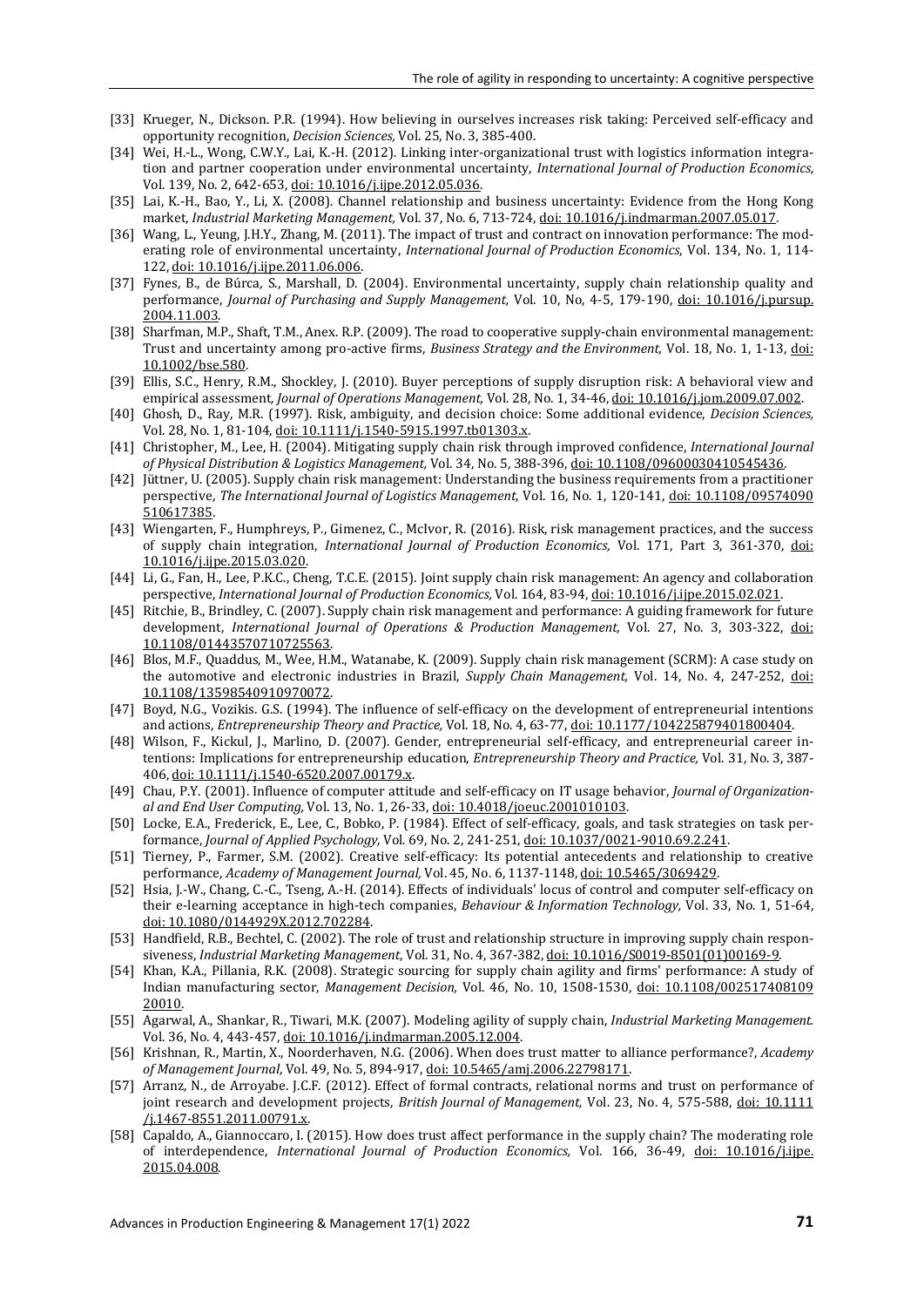- [59] Yusuf, Y.Y., Gunasekaran, A., Musa, A., Dauda, M., El-Berishy, N.M., Cang, S. (2014). A relational study of supply chain agility, competitiveness and business performance in the oil and gas industry, *International Journal of Production Economics,* Vol. 147, Part B, 531-543[, doi: 10.1016/j.ijpe.2012.10.009.](https://doi.org/10.1016/j.ijpe.2012.10.009)
- [60] Wieland, A., Wallenburg, C.M. (2013). The influence of relational competencies on supply chain resilience: A relational view, *International Journal of Physical Distribution & Logistics Management,* Vol. 43, No, 4, 300-320[, doi:](https://doi.org/10.1108/IJPDLM-08-2012-0243)  [10.1108/IJPDLM-08-2012-0243.](https://doi.org/10.1108/IJPDLM-08-2012-0243)
- [61] Zhu, Q., Sarkis, J., Geng, Y. (2005). Green supply chain management in China: Pressures, practices and performance, *International Journal of Operations & Production Management,* Vol. 25, No. 5, 449-468, [doi: 10.1108](https://doi.org/10.1108/01443570510593148) [/01443570510593148.](https://doi.org/10.1108/01443570510593148)
- [62] Da Silveira, G.J.C., Arkader, R. (2007). The direct and mediated relationships between supply chain coordination investments and delivery performance, *International Journal of Operations & Production Management,* Vol. 27, No. 2, 140-158[, doi: 10.1108/01443570710720595.](https://doi.org/10.1108/01443570710720595)
- [63] Wu, F., Yeniyurt, S., Kim, D., Cavusgil, S.T. (2006). The impact of information technology on supply chain capabilities and firm performance: A resource-based view, *Industrial Marketing Management,* Vol. 35, No. 4, 493-504[, doi:](https://doi.org/10.1016/j.indmarman.2005.05.003)  [10.1016/j.indmarman.2005.05.003.](https://doi.org/10.1016/j.indmarman.2005.05.003)
- [64] Cao, M., Zhang, Q. (2011). Supply chain collaboration: Impact on collaborative advantage and firm performance, *Journal of Operations Management,* Vol. 29, No. 3, 163-180, [doi: 10.1016/j.jom.2010.12.008.](https://doi.org/10.1016/j.jom.2010.12.008)
- [65] Fullerton, R.R., Kennedy, F.A., Widener, S.K. (2014). Lean manufacturing and firm performance: The incremental contribution of lean management accounting practices, *Journal of Operations Management,* Vol. 32, No. 7-8, 414- 428[, doi: 10.1016/j.jom.2014.09.002.](https://doi.org/10.1016/j.jom.2014.09.002)
- [66] Chen, D.Q., Preston, D.S., Xia, W. (2013). Enhancing hospital supply chain performance: A relational view and empirical test, *Journal of Operations Management*, Vol. 31, No. 6, 391-408[, doi: 10.1016/j.jom.2013.07.012.](https://doi.org/10.1016/j.jom.2013.07.012)
- [67] Mentzer, J.T., Flint, D.J. (1997). Validity in logistics research. *Journal of Business Logistics,* Vol. 18, No. 1, 199-216.
- [68] Doty, D.H., Glick, W.H. (1998). Common methods bias: Does common methods variance really bias results?, *Organizational Research Methods,* Vol. 1, No. 4, 374-406[, doi: 10.1177/109442819814002.](https://doi.org/10.1177/109442819814002)
- [69] Podsakoff, P.M., Organ, D.W. (1986). Self-reports in organizational research: Problems and prospects, *Journal of Management,* Vol. 12, No. 4, 531-544[, doi: 10.1177/014920638601200408.](https://doi.org/10.1177/014920638601200408)
- [70] Byrne, B.M. (2008). *Structural equation modelling using SPSS and AMOS*, Taylor & Francis Group, New York, USA.
- [71] Hair, J.F., Sarstedt, M., Ringle, C.M., Mena, J.A. (2012). An assessment of the use of partial least squares structural equation modeling in marketing research, *Journal of the Academy of Marketing Science,* Vol. 40, 414-433, [doi:](https://doi.org/10.1007/s11747-011-0261-6)  [10.1007/s11747-011-0261-6.](https://doi.org/10.1007/s11747-011-0261-6)
- [72] Fornell, C., Larcker, D.F. (1981). Evaluating structural equation models with unobservable variables and measurement error, *Journal of Marketing Research,* Vol. 18, No. 1, 39-50[, doi: 10.1177/002224378101800104.](https://doi.org/10.1177/002224378101800104)
- [73] Browne, M.W., Cudeck, R. (1993). Alternative ways of assessing model fit, In: Bollen, K.A., Long, J.S. (eds.), *Testing structural equation models*, Sage Publications, Newbury Park, California, USA, 136-162.
- [74] Kim, M., Chai, S. (2017). The impact of supplier innovativeness, information sharing and strategic sourcing on improving supply chain agility: Global supply chain perspective, *International Journal of Production Economics,* Vol. 187, 42-52[, doi: 10.1016/j.ijpe.2017.02.007.](https://doi.org/10.1016/j.ijpe.2017.02.007)
- [75] Kwon, I.-W.G., Suh, T. (2004). Factors affecting the level of trust and commitment in supply chain relationships, *Journal of Supply Chain Management*, Vol. 40, No. 1, 4-14[, doi: 10.1111/j.1745-493X.2004.tb00165.x.](https://doi.org/10.1111/j.1745-493X.2004.tb00165.x)
- [76] Rosin, F., Forget, P., Lamouri, S., Pellerin, R. (2021). Impact of Industry 4.0 on decision-making in an operational context, *Advances in Production Engineering & Management*, Vol. 16, No. 4, 500-514, [doi: 10.14743/apem](https://doi.org/10.14743/apem2021.4.416) [2021.4.416.](https://doi.org/10.14743/apem2021.4.416)
- [77] Koppenhagen, F., Held, T. (2021). The implications of product modularisation on the development process, supplier integration and supply chain design in collaborative product development, *Advances in Production Engineering & Management*, Vol.16, No. 1, 82-98[, doi: 10.14743/apem2021.1.386.](https://doi.org/10.14743/apem2021.1.386)

# **Appendix A**

#### **Survey items and sources**

| <b>Business uncertainty</b>           | [16, 30]                                                                                |
|---------------------------------------|-----------------------------------------------------------------------------------------|
| Range: strongly disagree-             |                                                                                         |
| strongly agree (7 Likert scale)       |                                                                                         |
| BU1                                   | In your industry, growth in customer demand is dramatically increased.                  |
| BU <sub>2</sub>                       | In your industry, rate at which products and service become outdated is very rapid.     |
| BU3                                   | Market activities of your competitors have become more hostile.                         |
| BU <sub>4</sub>                       | In your industry, success depends on providing a large range of consumer tastes.        |
| BU5                                   | Our customers often change their order in a short period of time                        |
| BU6                                   | Our plant uses core production technologies that often change.                          |
| Supply chain disruption risk [11, 39] |                                                                                         |
| Range: strongly disagree-             |                                                                                         |
| strongly agree (7 Likert scale)       |                                                                                         |
| SCR <sub>1</sub>                      | It is highly likely that our company will experience an interruption in the supply from |
|                                       | our suppliers.                                                                          |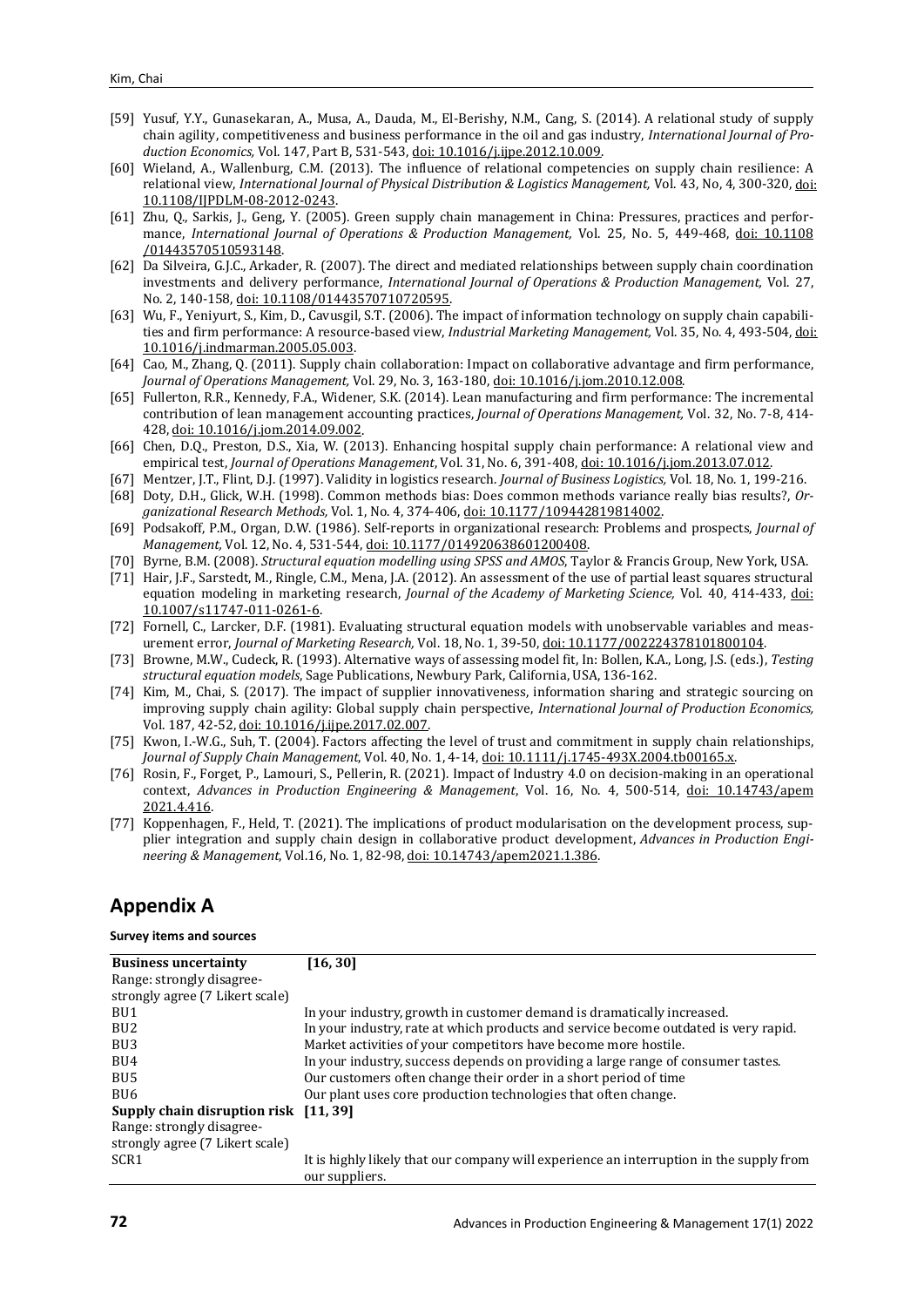| SCR <sub>2</sub>                      | We worry that our supplier may not supply the products following our purchasing                                                   |
|---------------------------------------|-----------------------------------------------------------------------------------------------------------------------------------|
|                                       | agreement.                                                                                                                        |
| SCR <sub>3</sub>                      | Suppliers' inability to supply their products would jeopardize our business perfor-<br>mance.                                     |
| SCR4                                  | An interruption of supplies from our suppliers would have severe negative financial<br>consequences for our business.             |
|                                       |                                                                                                                                   |
| SCR <sub>5</sub>                      | We recognize that supply chain disruptions are always looming.                                                                    |
| SCR6                                  | Supply chain disruptions show us where we can improve.                                                                            |
| SCR7                                  | Supply chain disruptions show us where we can improve.                                                                            |
| Supply chain agility<br>self-efficacy | [3, 4, 6]                                                                                                                         |
| Range: strongly disagree-             |                                                                                                                                   |
| strongly agree (7 Likert scale)       |                                                                                                                                   |
| ASE1                                  | We have a confidence on being able to changes in demand without overstocks or lost<br>sales.                                      |
| ASE <sub>2</sub>                      | We have a confidence on our supply chain being capable of responding to real market<br>demand.                                    |
| ASE <sub>3</sub>                      | We have a confidence on that our supply chain members recognize the importance of                                                 |
|                                       | information integration.                                                                                                          |
| ASE4                                  | We have a confidence on that our supply chain members recognize the importance of<br>joint planning on purchasing and production. |
| ASE5                                  | We have a confidence on improving customer service as a high priority including                                                   |
|                                       | delivery reliability                                                                                                              |
| ASE6                                  | We have a confidence on improving responsiveness to changing market needs as a                                                    |
| ASE7                                  | high priority.<br>We have a confidence that inventory and demand levels are visible through the supply                            |
|                                       | chain.                                                                                                                            |
| ASE <sub>8</sub>                      | We have a confidence on detecting and responding the changes quickly in our busi-                                                 |
|                                       | ness environments                                                                                                                 |
| ASE9                                  | We have a confidence on identifying and making a definite decision toward opportu-                                                |
|                                       | nities in our business environments.                                                                                              |
| ASE10                                 | We have a confidence on recognizing and dealing with threats swiftly in our business<br>environments                              |
| ASE11                                 | We have a confidence on adjusting our short-term capacity and orders whenever                                                     |
|                                       | needed.                                                                                                                           |
| <b>Trust</b>                          | [19, 20]                                                                                                                          |
| Range: strongly disagree-             |                                                                                                                                   |
| strongly agree (7 Likert scale)       |                                                                                                                                   |
| TRU1                                  | Our suppliers are trustworthy.                                                                                                    |
|                                       |                                                                                                                                   |
| TRU <sub>2</sub>                      | Our suppliers have always been evenhanded in their negotiations with us.                                                          |
| TRU3                                  | Our suppliers never use opportunities that arise to profits at our expense.                                                       |
| TRU4                                  | When sharing our problems with suppliers, we know that they will respond with                                                     |
|                                       | understandings.                                                                                                                   |
| TRU5                                  | When it comes to things that are important to us, we can depend on our suppliers'                                                 |
|                                       | supports.                                                                                                                         |
| TRU6                                  | Whenever our suppliers give us advice on our business operations, we know that they                                               |
|                                       | are sharing their best judgement                                                                                                  |
| Supply chain cooperation,             | [1, 64]                                                                                                                           |
| coordination and                      |                                                                                                                                   |
| communication attitude                |                                                                                                                                   |
| Range: strongly disagree-             |                                                                                                                                   |
| strongly agree (7 Likert scale)       |                                                                                                                                   |
| SCA1                                  | We have a positive attitude on jointly implementing plans with our key supply chain                                               |
|                                       |                                                                                                                                   |
|                                       | members                                                                                                                           |
| SCA <sub>2</sub>                      | We have a positive attitude on coordinating our process and activities with our key<br>supply chain members.                      |
| SCA <sub>3</sub>                      | There is a cooperative attitude on the relationship between our firm and other key                                                |
|                                       | supply chain members.                                                                                                             |
| SCA4                                  | Our supply chain members have a positive attitude on permitting each other to par-                                                |
|                                       | ticipate in strategic decisions.                                                                                                  |
| SCA5                                  | We have a positive attitude on exchanging information with our supply chain mem-                                                  |
|                                       | bers.                                                                                                                             |
| SCA <sub>6</sub>                      | We have a positive attitude on exchanging information as soon as it becomes availa-<br>ble.                                       |
| Supply chain agility                  | [3, 4, 6]                                                                                                                         |
| implementation                        |                                                                                                                                   |
|                                       |                                                                                                                                   |